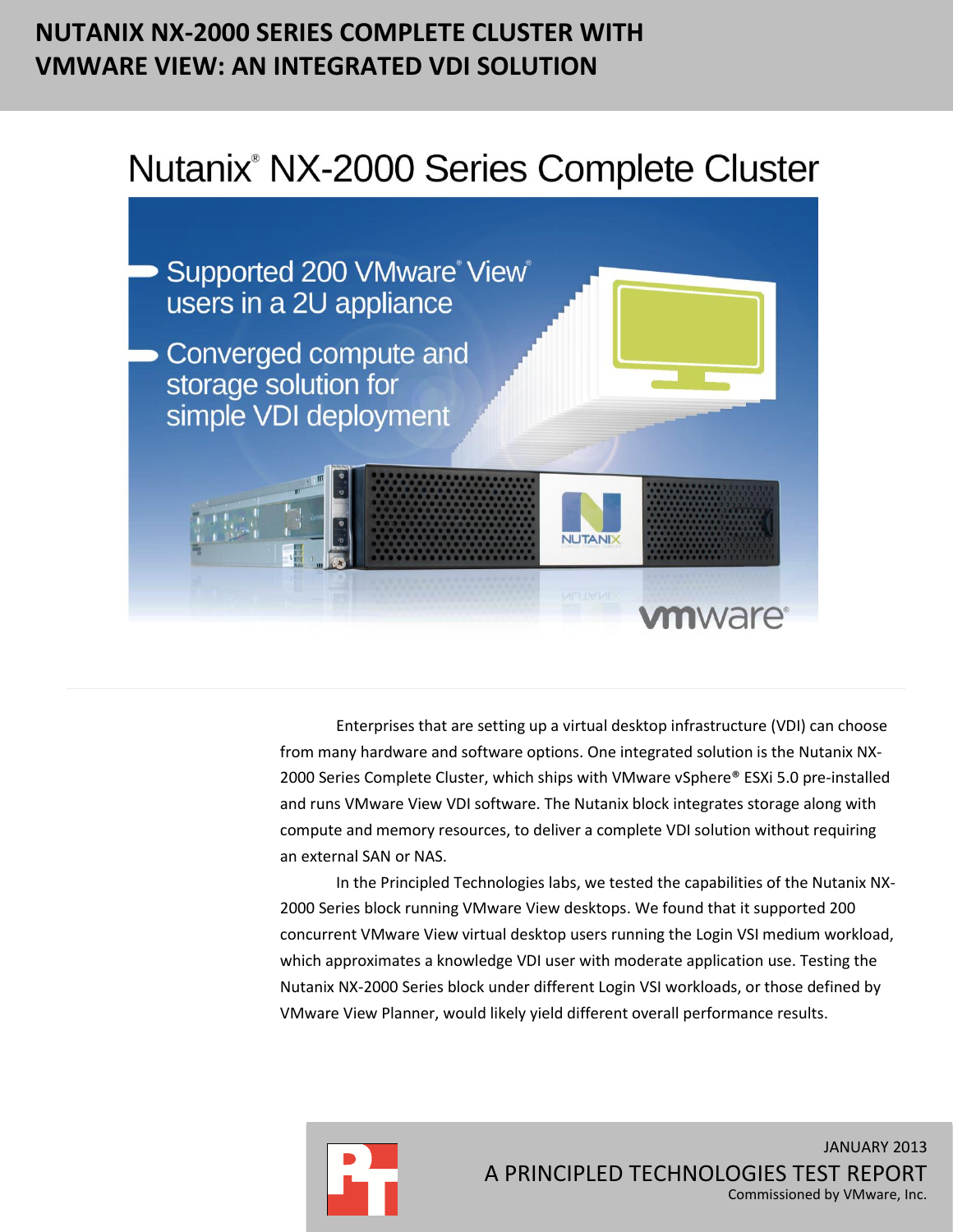### **A SIMPLIFIED VDI SOLUTION**

Virtual desktop infrastructures require a great deal of planning to ensure you can deliver the desktop performance employees require. One way to simplify the process is to choose an integrated solution, such as the Nutanix NX-2000 Series Complete Cluster.

We tested a single Nutanix NX-2000 block pre-configured with VMware vSphere 5.0, and used the Login VSI Medium workload to generate a reproducible, real-world test case that simulated the execution of various applications including Microsoft® Internet Explorer®, Adobe® Flash® video, and Microsoft Office applications. Using Login VSI, we could determine how many virtual desktop users the solution could support.

With four nodes available for use on a block, we installed the VMware View infrastructure virtual servers (Active Directory server, vCenter server, and View connection server) and deployed virtual desktops on node-A. Nodes B, C and D hosted virtual desktops exclusively.

We configured Login VSI to run a Medium workload against a pool of virtual desktops and set up the test to incrementally log users into virtual desktop sessions over a 45-minute period. Login VSI measures the total response time of all the applications from each session and calculates the VSI Index by taking the average response times and dropping the highest and lowest 2 percent. The average response time of the first 15 sessions determines a baseline; VSImax, the highest response time considered acceptable, is baseline x 125% +3000ms. As more sessions begin to consume system resources, response times degrade and the VSI index increases until it is above the VSImax. When this condition is met, the benchmark records a Login VSImax, which is the maximum number of sessions that platform could support. All sessions stayed logged in for 15 minutes.

### **PROVEN PERFORMANCE**

In our tests, we found that the Nutanix NX-2000 block was able to host 200 concurrent sessions while maintaining acceptable user response times, and did not reach VSImax. Please note: We used default settings to create a Microsoft® Windows® 7 gold image for testing. By removing some of the visual enhancements and disabling unused services from the gold image, the Nutanix NX-2000 could support a larger number of desktops. The settings chosen by an organization vary greatly depending on the needs of the organization hosting the VMware View pool. For more information about settings on the Windows 7 gold image, see

[http://www.vmware.com/files/pdf/VMware-View-OptimizationGuideWindows7-EN.pdf.](http://www.vmware.com/files/pdf/VMware-View-OptimizationGuideWindows7-EN.pdf)

Figure 1 shows the response times, in milliseconds, that the desktops delivered as we added more concurrent users.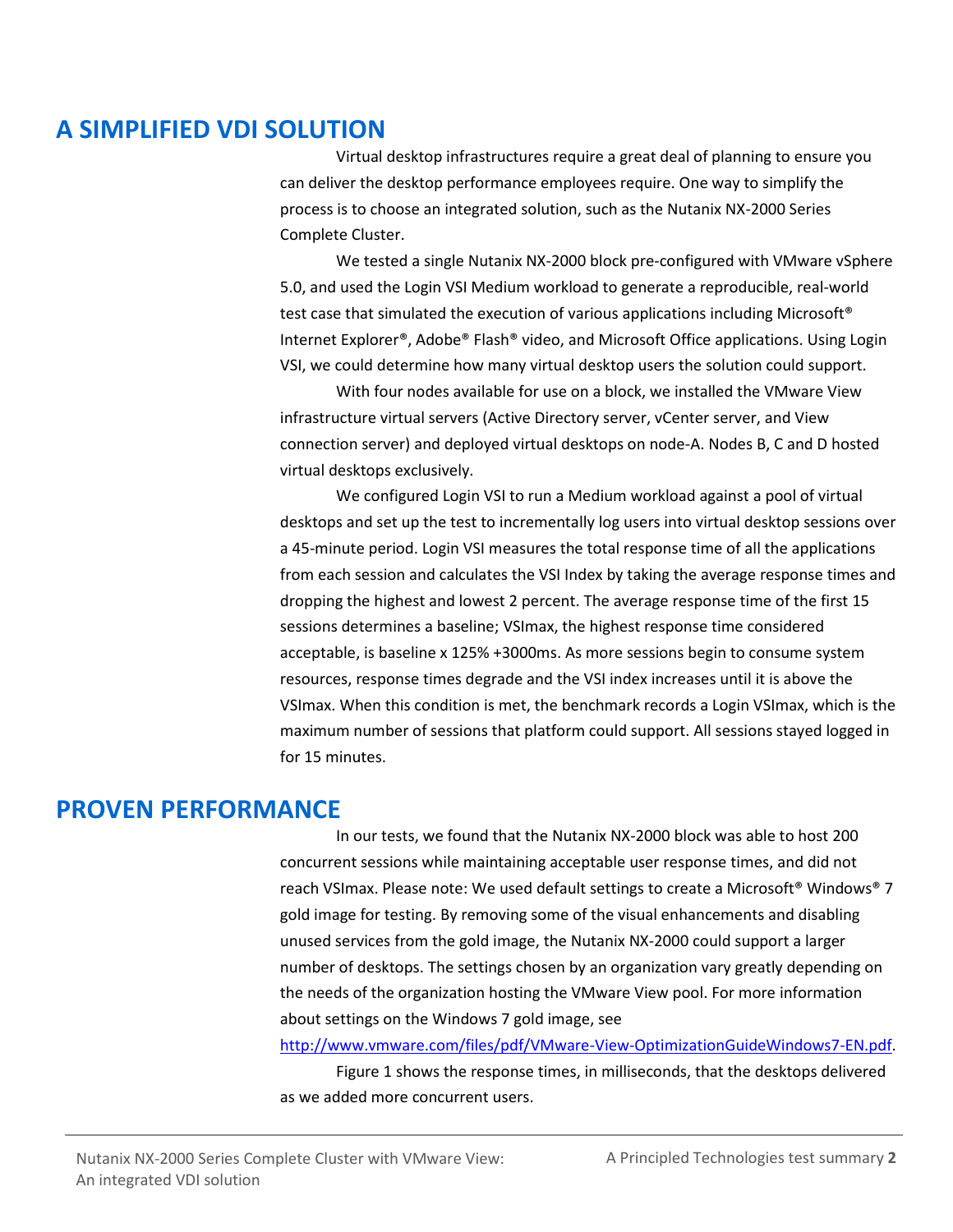

**Figure 1: Login VSI response times, in milliseconds, at increasing numbers of virtual desktops.**

> As Figure 2 shows, CPU utilization averaged between 58.9 and 66.2 percent across all nodes throughout the test.



**Figure 2: CPU utilization throughout our test ranged from an average of 58.9 percent to 66.2 percent across all nodes.**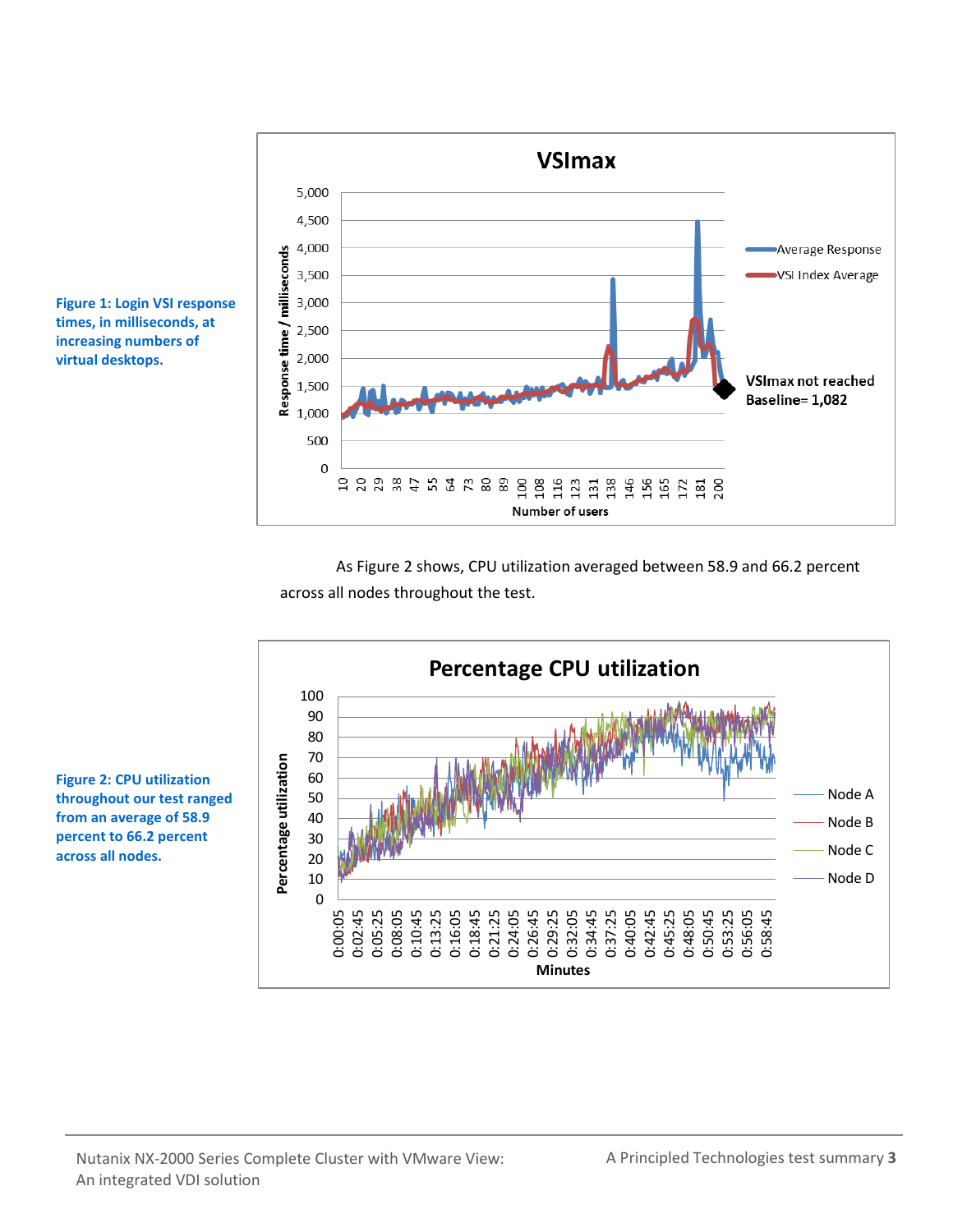Figure 3 shows the disk latency, in milliseconds per command, throughout our one-hour test. Average disk latency was 2.64 milliseconds.



**Figure 3: Disk latency throughout our test period averaged 2.64 milliseconds.**

## **WHAT WE TESTED**

#### **About Nutanix NX-2000 Series**

The Nutanix NX-2000 Series Complete Cluster allows IT administrators to virtualize datacenters simply, without requiring a SAN, all while delivering enterpriseclass performance, scalability, and data management features. With four nodes per block, each node is complete with processors, memory, and local storage (SSD and hard disk). By integrating compute and storage together under the same block, Nutanix can effectively eliminate expensive network storage and the administrative cost associated with it. The smaller more efficient converged architecture for server and storage can result in a reduction in administration, power, and cooling costs.

To learn more about Nutanix, visit [http://www.nutanix.com/.](http://www.nutanix.com/)

#### **About VMware View 5**

VMware designed its View 5 desktop virtualization software to simplify IT management of virtual desktops from within the cloud. A centralized interface allows administrators to manage upwards of tens of thousands of end-users. An administrator can easily manage settings such as policy enforcement, performance monitoring, connection brokering, and provisioning, to name a few. The result includes improved security, less costly management, and faster provisioning and maintenance of desktop images and applications. The end-user enjoys easier access to his or her View desktop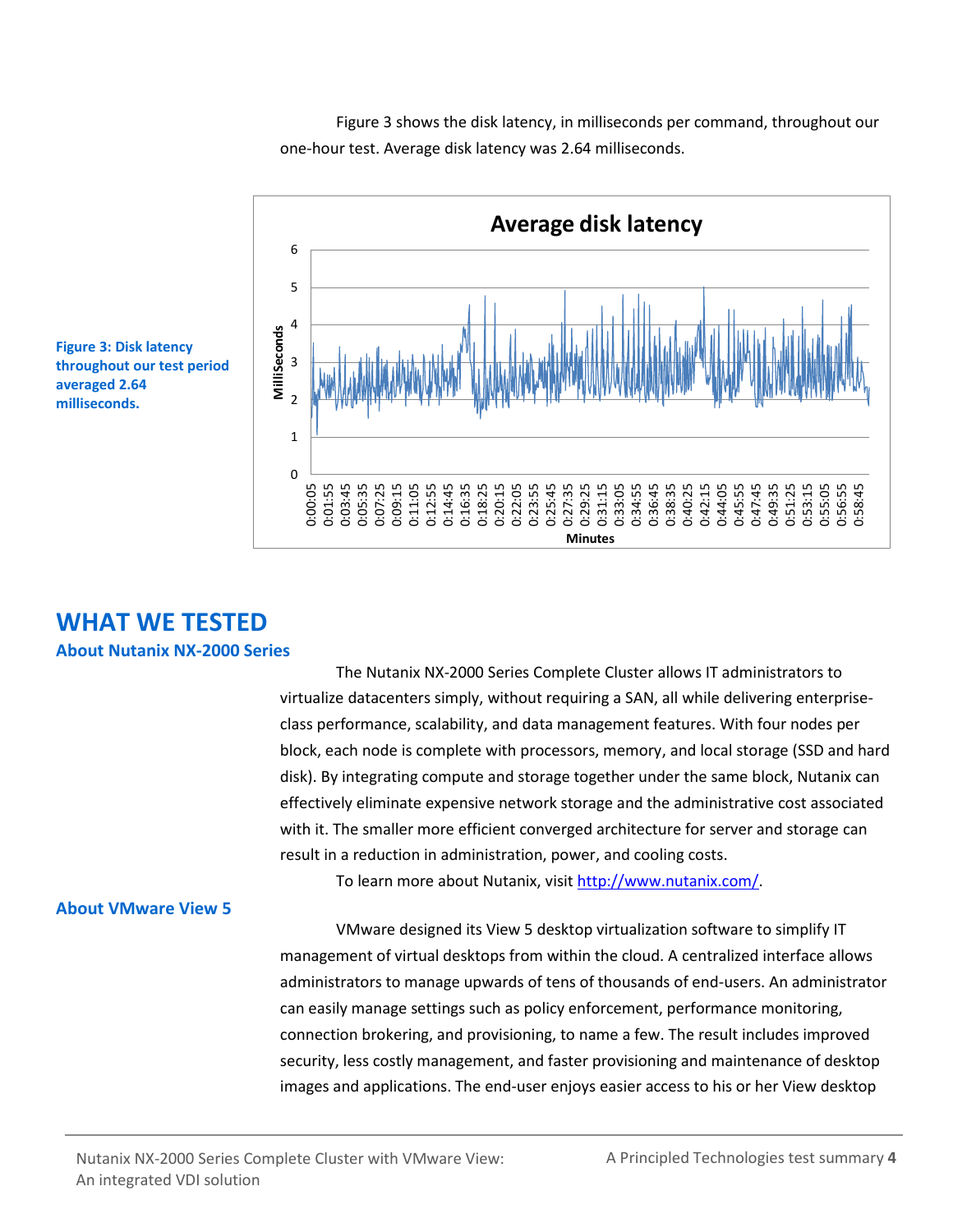from a variety of locations, less downtime, a customizable desktop, and robust multimedia capabilities.

To learn more about VMware View 5, visit [http://www.vmware.com/products/view/overview.html.](http://www.vmware.com/products/view/overview.html)

#### **About VMware vSphere 5**

vSphere 5 is the latest virtualization operating system from VMware. vSphere 5 allows companies to virtualize their server, storage, and networking resources, achieving a consolidation ratio greater than 15:1. Features such as automated management and dynamic resource allocation improve efficiency. The services that vSphere 5 provides fall into two categories: Infrastructure services or application services. The former handle the virtualization of resources and their allocation to application when most needed, while the latter provide service-level controls to applications running on vSphere 5.

To learn more about VMware vSphere 5, visit [http://www.vmware.com/products/vsphere/overview.html.](http://www.vmware.com/products/vsphere/overview.html)

#### **About Login VSI 3.6**

Login Virtual Session Indexer (Login VSI) 3.6 is a tool that helps assess the virtual desktop performance, capacity, and scalability of a server.

The newest version of Login VSI, Login VSI 3.6, includes client side performance testing that test character response, large text response, mouse-click feedback, and image quality and loading times on clients to ensure good end-user performance. In our tests, we did not use the client-side testing portion of Login VSI, but instead used the tool to determine how many virtual desktops the solution could support. For more information about Login VSI 3.6, see [http://www.loginvsi.com/product-overview.](http://www.loginvsi.com/product-overview)

### **CONCLUSION**

Choosing an integrated solution to host your VMware View virtual desktops can simplify your infrastructure and ultimately reduce costs associated with storage administration, power, and cooling costs. We put one such solution that combines processors, memory, and local storage --the Nutanix NX-2000 Series Complete Cluster- to the test to see how many VMware View virtual desktops the solution could host while running the Login VSI medium workload.

As our tests show, the Nutanix NX-2000 Series Complete cluster can host up to 200 concurrent typical medium-workload users on VMware View virtual desktops.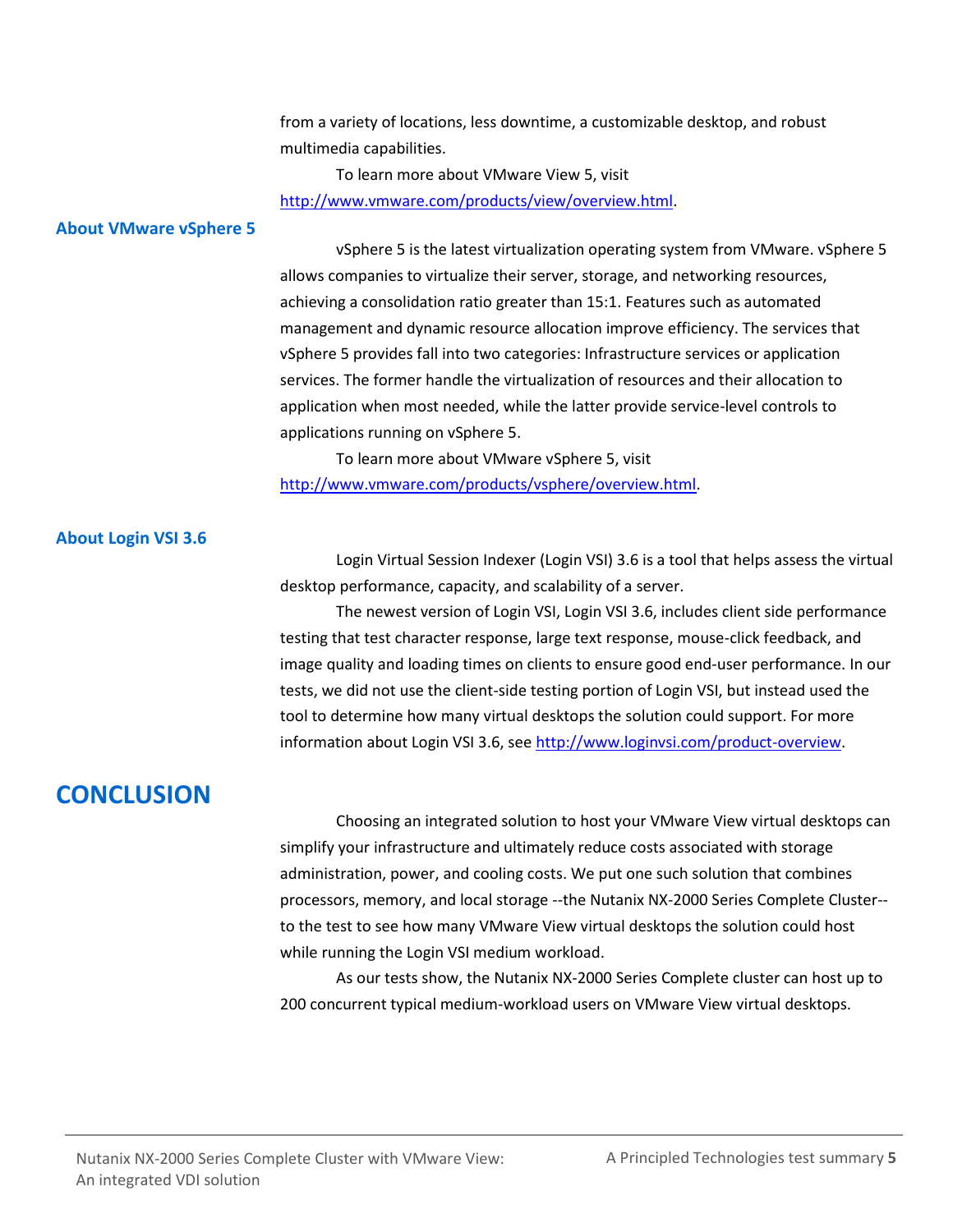## **APPENDIX A – SYSTEM CONFIGURATION INFORMATION**

Figure 4 details the configuration information for the system we tested.

| <b>System</b>                         | <b>Nutanix NX-2000</b>                |  |  |  |  |
|---------------------------------------|---------------------------------------|--|--|--|--|
| <b>Power supplies</b>                 |                                       |  |  |  |  |
| <b>Total number</b>                   | $\overline{2}$                        |  |  |  |  |
| Vendor and model number               | SuperMicro PWS-1K62P-1R               |  |  |  |  |
| Wattage of each (W)                   | 1620                                  |  |  |  |  |
| <b>Cooling fans</b>                   |                                       |  |  |  |  |
| <b>Total number</b>                   | $\overline{4}$                        |  |  |  |  |
| Vendor and model number               | Nidec V80E12BS2A5-57                  |  |  |  |  |
| Dimensions (h x w) of each            | 3X3                                   |  |  |  |  |
| Volts                                 | 12                                    |  |  |  |  |
| <b>General</b>                        |                                       |  |  |  |  |
| Number of processor packages          | 8                                     |  |  |  |  |
| Number of cores per processor         | 6                                     |  |  |  |  |
| Number of hardware threads per core   | 12                                    |  |  |  |  |
| <b>CPU</b>                            |                                       |  |  |  |  |
| Vendor                                | Intel <sup>®</sup>                    |  |  |  |  |
| Name                                  | Intel Xeon® X5650                     |  |  |  |  |
| Model number                          | <b>Xeon X5650</b>                     |  |  |  |  |
| Stepping                              | N/A                                   |  |  |  |  |
| Socket type                           | LGA1366                               |  |  |  |  |
| Core frequency (GHz)                  | 2.66                                  |  |  |  |  |
| Bus frequency (GT/s)                  | 6.4                                   |  |  |  |  |
| L1 cache                              | 32 KB + 32 KB (per core)              |  |  |  |  |
| L <sub>2</sub> cache                  | 256 KB (per core)                     |  |  |  |  |
| L3 cache (MB)                         | 12                                    |  |  |  |  |
| <b>Platform</b>                       |                                       |  |  |  |  |
| Vendor and model number               | (4) SuperMicro X8DTT-H                |  |  |  |  |
| <b>BIOS</b> name and version          | 2.1 <sub>b</sub>                      |  |  |  |  |
| <b>BIOS settings</b>                  | N/A                                   |  |  |  |  |
| <b>Memory module(s)</b>               |                                       |  |  |  |  |
| Total RAM in system (GB)              | 768                                   |  |  |  |  |
| Vendor and model number               | Samsung <sup>®</sup> M393B2G70BH0-CH9 |  |  |  |  |
| Type                                  | PC3-10600R                            |  |  |  |  |
| Speed (MHz)                           | 1,333                                 |  |  |  |  |
| Speed running in the system (MHz)     | 1,333                                 |  |  |  |  |
| Timing/Latency (tCL-tRCD-tRP-tRASmin) | $9 - 9 - 9 - 36$                      |  |  |  |  |
| Size (GB)                             | 16                                    |  |  |  |  |
| Number of RAM module(s)               | 48                                    |  |  |  |  |
| Chip organization                     | Double-sided                          |  |  |  |  |
| Rank                                  | Dual                                  |  |  |  |  |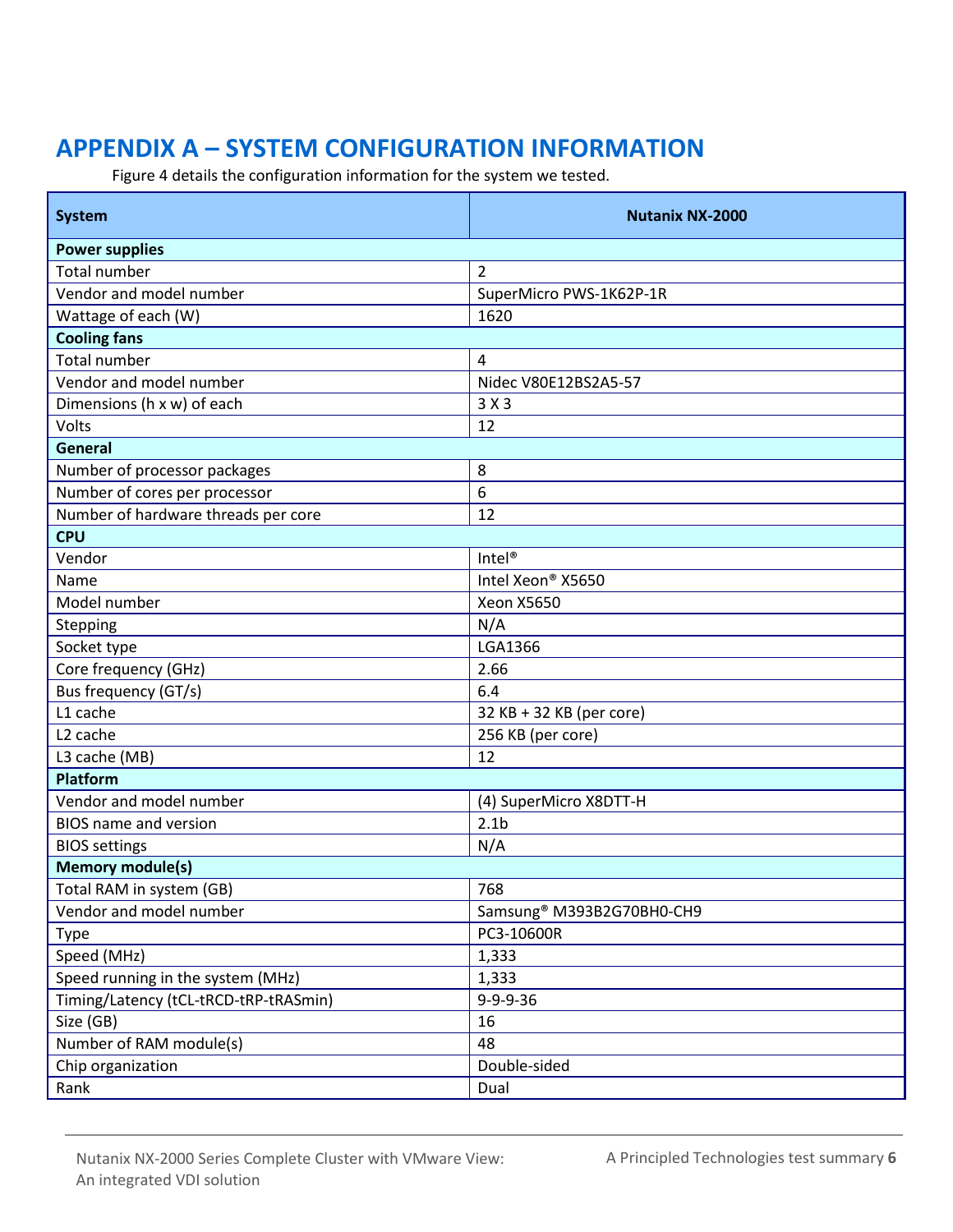| <b>System</b>           | <b>Nutanix NX-2000</b>                   |  |  |  |
|-------------------------|------------------------------------------|--|--|--|
| <b>Operating system</b> |                                          |  |  |  |
| Name                    | VMware ESXi 5.0.0                        |  |  |  |
| <b>Build number</b>     | 623860                                   |  |  |  |
| File system             | <b>VMFS</b>                              |  |  |  |
| Service Pack            | N/A                                      |  |  |  |
| Language                | English                                  |  |  |  |
| <b>RAID controller</b>  |                                          |  |  |  |
| Vendor and model number | (4) Fusion-io ioDrive II                 |  |  |  |
| Firmware version        | N/A                                      |  |  |  |
| Cache size (GB)         | 365                                      |  |  |  |
| <b>Hard drive</b>       |                                          |  |  |  |
| Vendor and model number | Intel SSD 320 Series                     |  |  |  |
| Number of drives        | 4                                        |  |  |  |
| Size (GB)               | 300                                      |  |  |  |
| Type                    | Solid State                              |  |  |  |
| <b>Hard drive</b>       |                                          |  |  |  |
| Vendor and model number | Seagate ST91000640NS                     |  |  |  |
| Number of drives        | 20                                       |  |  |  |
| Size (GB)               | 1,024                                    |  |  |  |
| <b>RPM</b>              | 7,200                                    |  |  |  |
| <b>Type</b>             | <b>SATA</b>                              |  |  |  |
| <b>Network adapter</b>  |                                          |  |  |  |
| Vendor and model number | (4) Mellanox Technologies MT26418 10GigE |  |  |  |
| Type                    | Integrated                               |  |  |  |
| <b>Network adapter</b>  |                                          |  |  |  |
| Vendor and model number | (4) Intel 82574L Gigabit - Dual port     |  |  |  |
| <b>Type</b>             | Integrated                               |  |  |  |
| <b>USB ports</b>        |                                          |  |  |  |
| Number                  | 8                                        |  |  |  |
| Type                    | 2.0                                      |  |  |  |

**Figure 4: Configuration information for the system we tested.**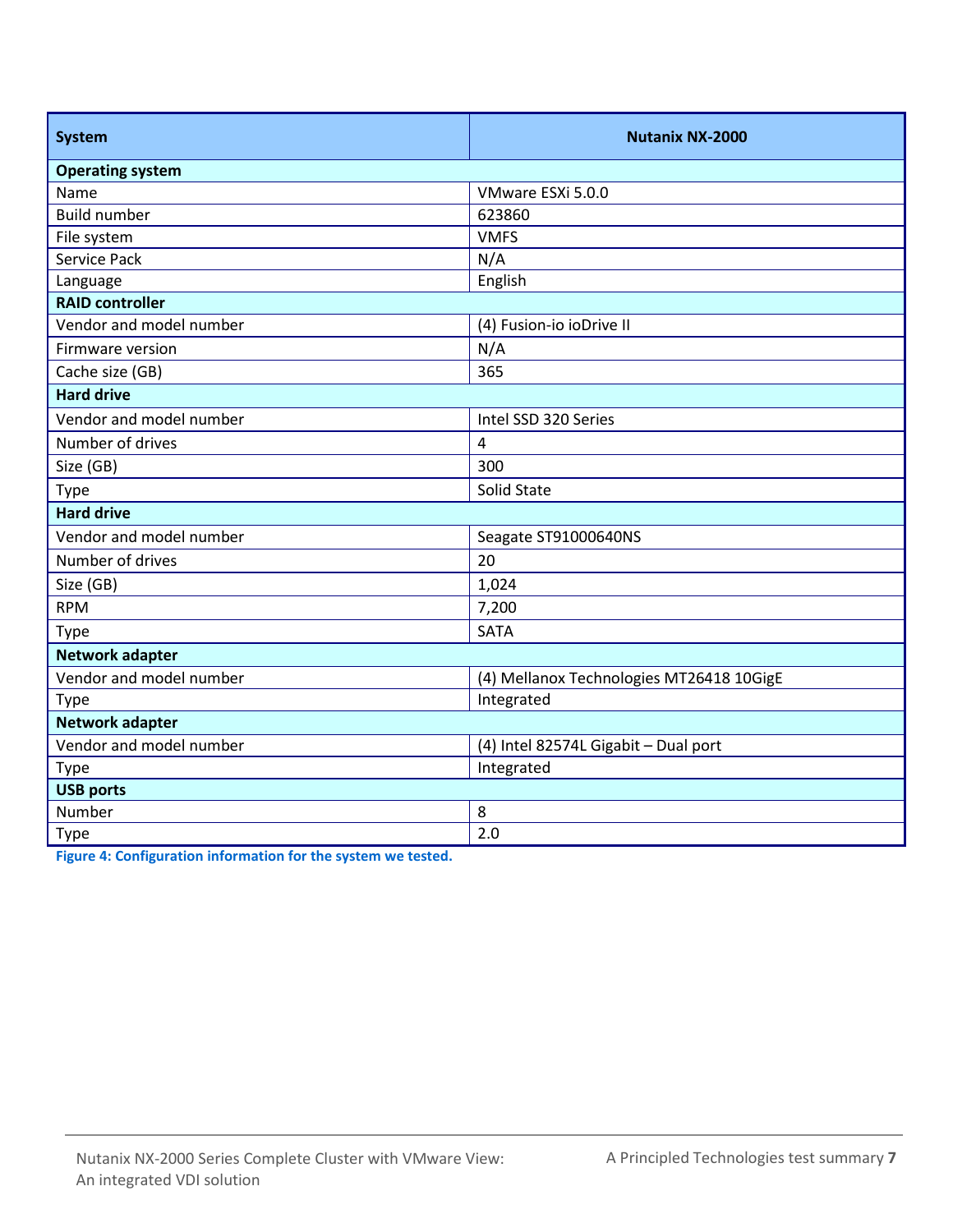## **APPENDIX B – HOW WE TESTED**

Figure 5 presents the settings we used to configure the Nutanix VMware View environment.

| <b>VM</b> name         | <b>Hosted OS</b>                              | Role (s)                                                                                      | <b>Node</b>        | <b>Memory</b> | # vCPUs |
|------------------------|-----------------------------------------------|-----------------------------------------------------------------------------------------------|--------------------|---------------|---------|
| AD <sub>01</sub>       | Win 2008 R2 x64 Enterprise                    | AD Domain controller VSI Share,<br>DHCP, DNS, NTP, AD roaming<br>profiles, folder redirection | A                  | 4 GB          | 2       |
| <b>View Connection</b> | Win 2008 R2 x64 Enterprise                    | <b>VMware View Connection server</b>                                                          | A                  | 4 GB          | 4       |
| vCenter                | Win 2008 R2 x64 Enterprise                    | VMware Virtual Center,<br>Composer                                                            | A                  | 4 GB          | 4       |
| NTNX Diagnostics       | Ubuntu 12.04                                  | Nutanix Diagnostics appliance                                                                 | A                  | 512 MB        | 1       |
| NTNX vMA               | <b>SUSE Linux Enterprise Server</b><br>11 SP1 | vSphere Management Assistant                                                                  | A                  | 600 MB        |         |
| NTAX CVM               | <b>Ubuntu 10.10</b>                           | Nutanix storage appliance                                                                     | A,B,C,D            | 12 GB         | 8       |
| Launcher               | Windows 7 x 86 Enterprise                     | Login VSI master launcher                                                                     | Launcher<br>server | 4 GB          | 2       |
| Golden Desktop         | Windows 7 x 86 Enterprise                     | View master image                                                                             | A                  | $1$ GB        |         |

**Figure 5: Settings for the Nutanix VMware View environment we tested.**

#### **Setting up a VM to host Microsoft Windows Active Directory® server (AD01) on (node A)**

- 1. Connect to node A via the VMware vSphere client.
- 2. Log in as root.
- 3. Click the Virtual Machines tab.
- 4. Right-click, and choose New Virtual Machine.
- 5. Choose Custom, and click Next.
- 6. Assign the name AD01 to the virtual machine, and click Next.
- 7. Select node A as the host, and click Next.
- 8. Select vdiLUN for storage, and click Next.
- 9. Choose Virtual Machine Version 8, and click Next.
- 10. Choose Windows, choose Microsoft Windows Server® 2008 R2 (64-bit), and click Next.
- 11. For CPUs, select one virtual processor socket, and 2 cores per virtual socket, and click Next.
- 12. Choose 4 GB RAM, and click Next.
- 13. Click 1 for the number of NICs, select VMXNET3, connect to the PRIV-NET network, and click Next.
- 14. Leave the default virtual storage controller, and click Next.
- 15. Choose to create a new virtual disk, and click Next.
- 16. Make the OS virtual disk size 40 GB, choose thick-provisioned lazy zeroed, specify external storage, and click Next.
- 17. Keep the default virtual device node (0:0), and click Next.
- 18. Click Finish.
- 19. Right-click the VM, and choose Edit Settings.
- 20. On the Hardware tab, click Add…
- 21. Click Hard Disk, and click Next.
- 22. Click Create a new virtual disk, and click Next.
- 23. Specify 40 GB for the virtual disk size, choose thick-provisioned lazy zeroed, specify external storage, and click Next.
- 24. Choose SCSI (0:1) for the device node, and click Next.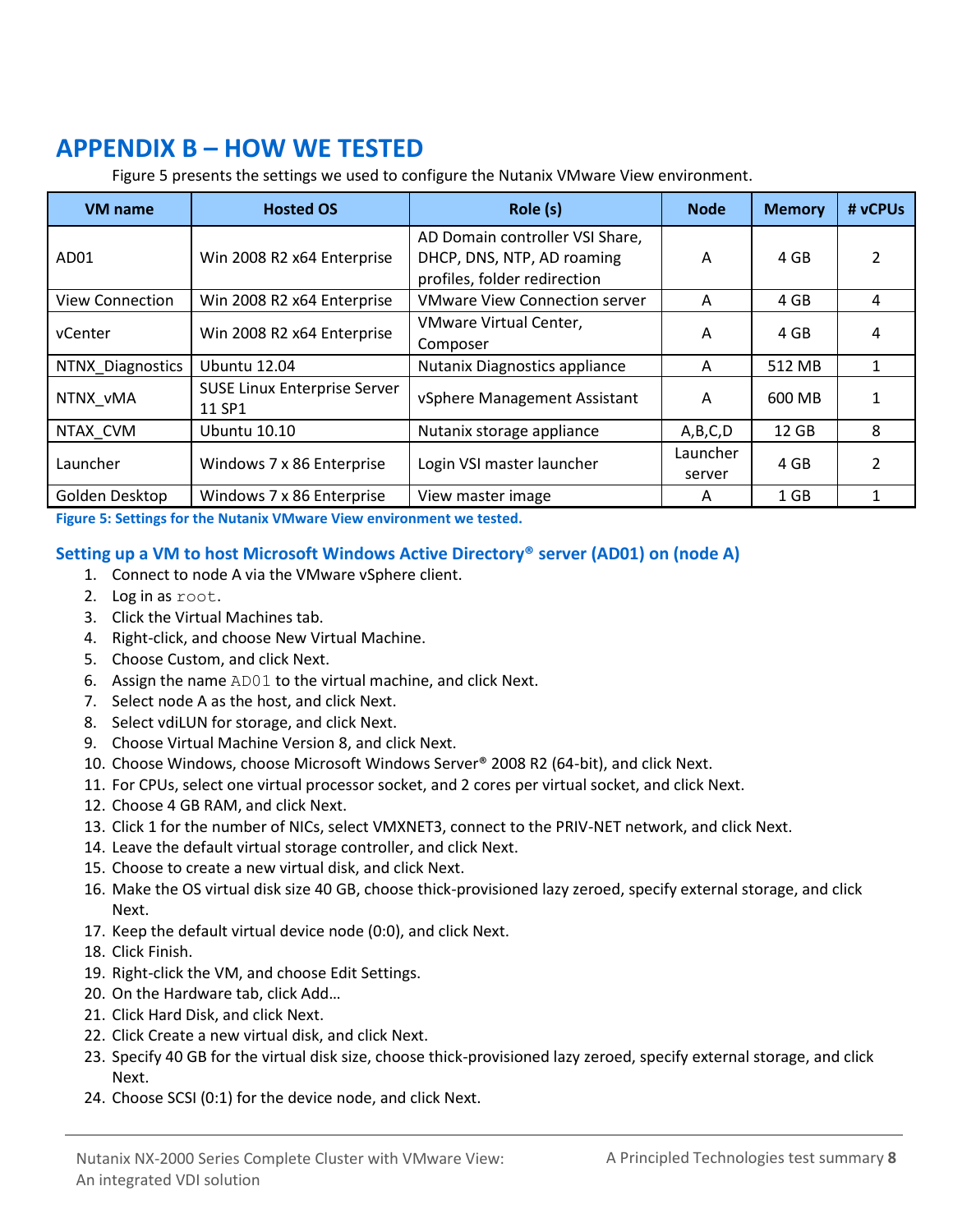- 25. On the Hardware tab, click Add…
- 26. Click Create a new virtual disk, and click Next.
- 27. Specify 40 GB for the virtual disk size, choose thick-provisioned lazy zeroed, specify external storage, and click Next.
- 28. Choose SCSI (0:2) for the device node, and click Next.
- 29. On the Hardware tab, click Add…
- 30. Click Create a new virtual disk, and click Next.
- 31. Specify 40 GB for the virtual disk size, choose thick-provisioned lazy zeroed, specify external storage, and click Next.
- 32. Choose SCSI (0:3) for the device node, and click Next.
- 33. Click Finish, and click OK.
- 34. Click the Resources tab, and click Memory.
- 35. Select Reserve all guest memory, and click OK.
- 36. Connect the VM virtual CD-ROM to the Microsoft Windows Server 2008 R2 installation disk.
- 37. Start the VM.

#### **Installing the Microsoft Windows Server 2008 R2 operating system on the VM**

- 1. Choose the language, time and currency, and keyboard input. Click Next.
- 2. Click Install Now.
- 3. Choose Windows Server 2008 R2 Enterprise (Full Installation), and click Next.
- 4. Accept the license terms, and click Next.
- 5. Click Custom.
- 6. Click the Disk, and click Drive options (advanced).
- 7. Click New $\rightarrow$ Apply $\rightarrow$ Format, and click Next.
- 8. After the installation completes, click OK to set the Administrator password.
- 9. Enter the administrator password twice, and click OK.
- 10. Install VMware Tools. For more information, see [http://kb.vmware.com/selfservice/microsites/search.do?language=en\\_US&cmd=displayKC&externalId=340.](http://kb.vmware.com/selfservice/microsites/search.do?language=en_US&cmd=displayKC&externalId=340)
- 11. Reboot the server.
- 12. Connect the machine to the Internet, and install all available Windows updates. Restart as necessary.
- 13. Enable remote desktop access.
- 14. Change the hostname to AD01 and reboot when the installation prompts you.
- 15. Run diskmgmt.msc.
- 16. Select a 40 GB volume, name it  $\text{profiles}$  format it NTFS, and assign it drive letter  $\text{E}$
- 17. Select another 40 GB volume, name it share format it NTFS, and assign it drive letter  $F$
- 18. Select the last 40 GB volume, name it folderredirect format it NTFS, and assign it drive letter G
- 19. Set up networking for the data network:
	- a. Click Start $\rightarrow$  Control Panel, right-click Network Connections, and choose Open.
	- b. Right-click the VM traffic NIC, and choose Properties.
	- c. Uncheck TCP/IP (v6).
	- d. Select TCP/IP (v4), and choose Properties.
	- e. Set the IP address as 172.0.1.10/255.255.252.0

#### **Installing Active Directory and DNS services on AD01**

- 1. Click Start $\rightarrow$ Run, type dcpromo and click OK.
- 2. At the Active Directory Domain Services Installation Wizard welcome screen, check the Use advanced mode installation option, and click Next.
- 3. In the Choose a Deployment Configuration dialog box, select Create a new domain in a new forest, and click Next.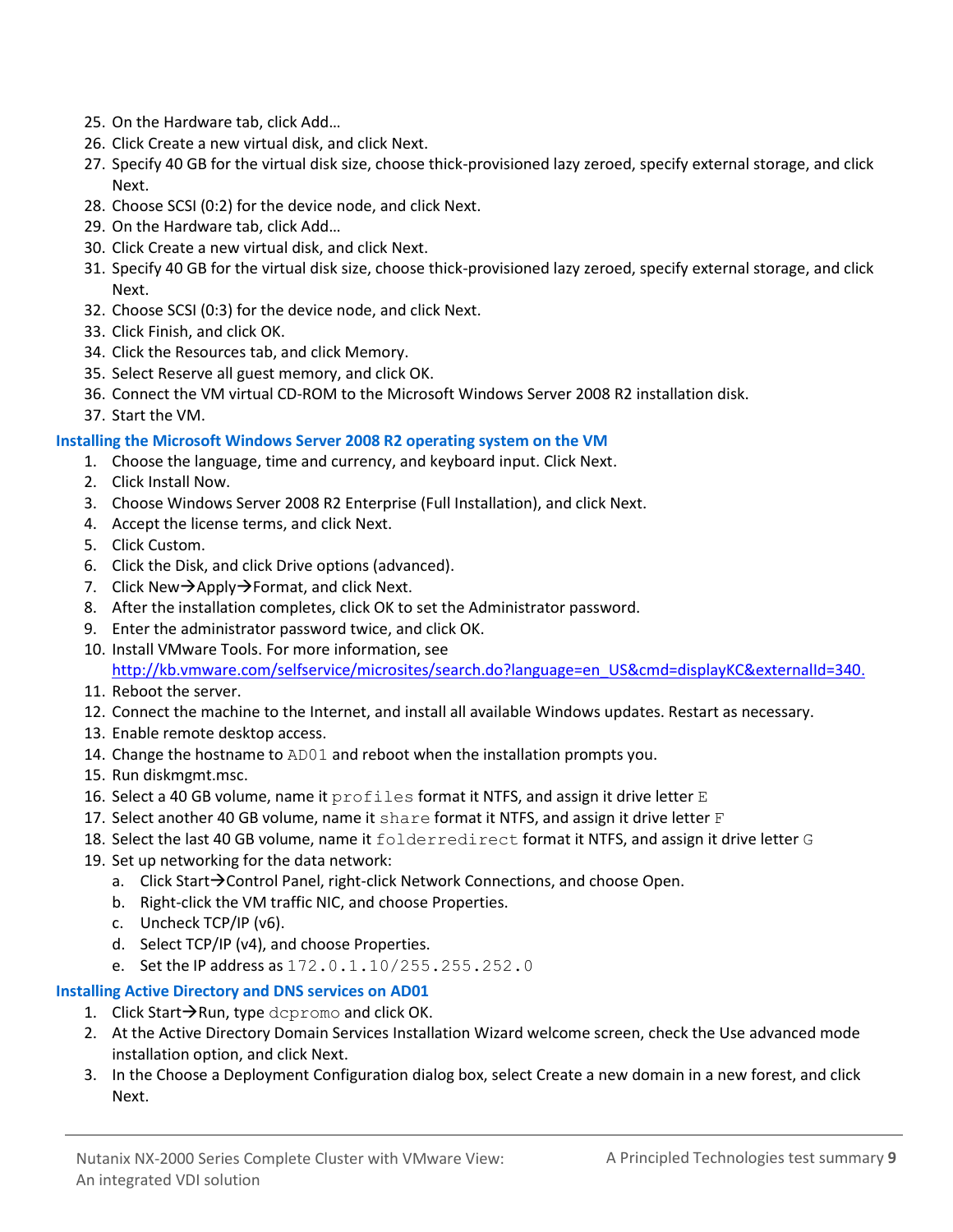- 4. At the FQDN page, type nutanix.com and click Next.
- 5. At the NetBIOS name prompt, leave the name NUTANIX, and click Next.
- 6. At the Forest Functionality level, select Windows Server 2008 R2, and click Next.
- 7. At the additional Domain Controller Options, leave DNS server selected, and click Next.
- 8. At the System Folder Location screen, change to  $E:\ \mathcal{E}$  leave the default options, and click Next.
- 9. Assign a Directory Services Restore Mode Administrator account password, and click Next.
- 10. At the Summary screen, review your selections, and click Next.
- 11. Once Active Directory Domain Services finishes installing, click Finish, and restart the system.
- 12. Run dnsmgmt.msc.
- 13. Create a reverse lookup zone for AD01.
- 14. Create static entries for the launcher server and all four nodes.

#### **Configuring the Windows time service on AD01**

To ensure reliable time, we pointed our Active Directory server to a physical NTP server.

- 1. Open a command prompt.
- 2. Type the following:

```
W32tm /config /syncfromflags:manual /manualpeerlist:"<ip address of a NTP 
server>"
W32tm /config /reliable:yes
W32tm /config /update
W32tm /resync
Net stop w32time
Net start w32time
```
#### **Setting up DHCP services on AD01**

- 1. Click Start $\rightarrow$ Administrative Tools $\rightarrow$ Server Manager $\rightarrow$ Add Roles.
- 2. Select DHCP Server, and click Next.
- 3. At the Introduction to DHCP Server screen, click Next.
- 4. At the Specify IPv4 DNS Settings screen, type nutanix.com for the parent domain.
- 5. Type the preferred DNS server IPv4 address, and click Next.
- 6. At the Specify IPv4 WINS Server Settings screen, select WINS is not required for applications on the network, and click Next.
- 7. At the Add or Edit DHCP Scopes screen, click Add.
- 8. At the Add Scope screen, enter the Name DHCP Scope name.
- 9. In the next box, set the following values, and click OK.
	- Start IP address=172.0.0.101
	- $\bullet$  End IP address=172.0.3.200
	- Subnet mask=255.255.252.0
- 10. Check the Activate This Scope box.
- 11. At the Add or Edit DHCP Scopes screen, click Next.
- 12. Click the Enable DHCP v6 Stateless Mode radio button, and click Next.
- 13. Leave the default IPv6 DNS Settings, and click Next.
- 14. At the Authorize DHCP server dialog box, select Use current credentials.
- 15. At the Confirm Installation Selections screen, click Next. If the installation is set up correctly, a screen displays saying that DHCP server install succeeded.
- 16. Click Close.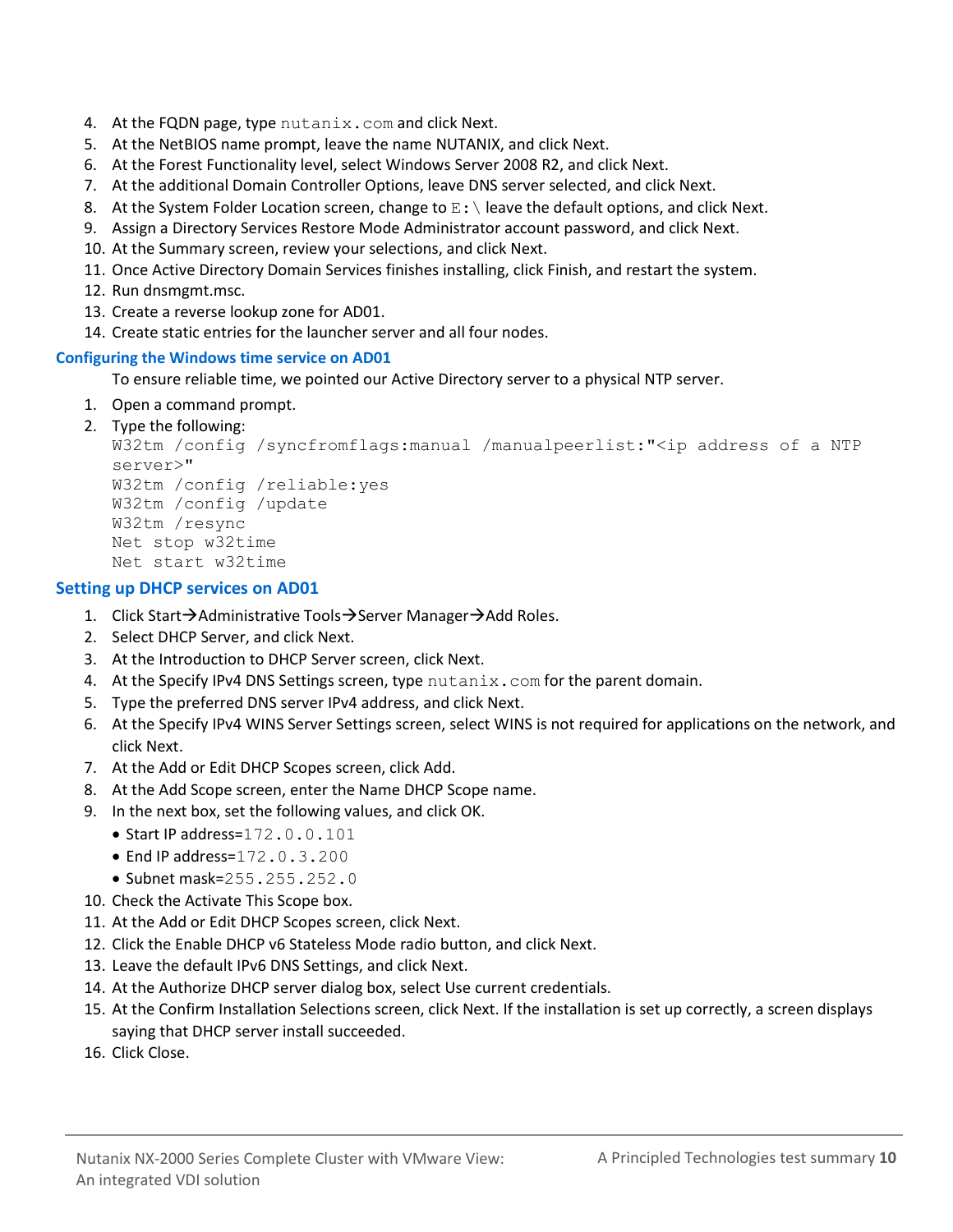#### **Setting up the Login VSI share and Active Directory users**

For Login VSI to work correctly, you must create a CIFS share, Active Directory OU, and Active directory. For more information on Login VSI, se[e http://www.loginvsi.com/en/admin-guide/installation.html.](http://www.loginvsi.com/en/admin-guide/installation.html) Open Windows Explorer, and create the following folders:  $f:\sigma, e:\propto a$  and  $g:\folderredict$ 

- Assign permissions of read/write to the nutanix/everyone group.
- Right-click the f: \share, e: \profiles and g: \folderredirect folders, and select Properties.
- Click the Sharing tab, and click Share...
- Add everyone, system and administrators to the Read/Write group, and click Share.
- Right-click the  $q: \forall$  folderredirect folder and select Properties $\rightarrow$ Sharing $\rightarrow$ Advanced Sharing $\rightarrow$ Caching, and select No files or programs from the Share Folder are available offline.
- Click OK, Apply, OK, and Close.
- From the Login VSI 3.6 media, run the Login VSI AD Setup.
- Keep the defaults settings, and click Start.

#### **Setting up roaming profiles for users**

- 1. Open Active Directory Users and Computers.
- 2. Browse to nutanix.com $\rightarrow$ Login VSI $\rightarrow$ Users $\rightarrow$ Target.
- 3. Select all Login VSI users, and right-click Properties.
- 4. Click the Profiles tab.
- 5. Check box Profile path, and type e: \profiles\%username%
- 6. Click OK.

#### **Configuring folder redirection**

- 1. Log into AD01 as administrator
- 2. Open the Group Policy Editor.
- 3. Open Forest $\rightarrow$ Domains $\rightarrow$ nutanix.local, right-click Group Policy Objects, and select New.
- 4. Type folder redirection leave source starter GPO as None, and click OK.
- 5. Right-click the folder redirection GPO, and click Edit.
- 6. Browse User Configuration $\rightarrow$ Policies $\rightarrow$ Windows Settings $\rightarrow$ Folder Redirection, and right-click AppData (roaming).
- 7. In the AppData (roaming) Properties, target-tab select the following:
	- i. Setting= select Basic= Redirect everyone's folders to the same location
	- ii. Target folder location= Create a folder for each user under the root path
	- iii. Root Path= \\AD01\folderredirection
- 8. In the AppData (roaming) Properties  $\rightarrow$  Setting tab, remove the checkbox for Grant the user exclusive right to AppData (Roaming), and click OK.
- 9. Repeat steps 6-8 for all subfolders in the folder redirection tree.
- 10. Close the Folder Redirection group policy.
- 11. In the Group Policy Editor, right-click the folder redirection policy and select  $\rightarrow$  GPO status $\rightarrow$  Computer Configuration Settings Disabled.
- 12. In the Group Policy Editor, drag the folder redirect GPO to Forest → Domains → nutanix.com → Login\_VSI → Users → Target.

#### **Setting up a VM to host the vCenter server (vCenter)**

- 1. Log into node A with the VMware vSphere client.
- 2. In the vSphere client, connect to the vCenter Server, and browse to the ESXi host.
- 3. Click the Virtual Machines tab.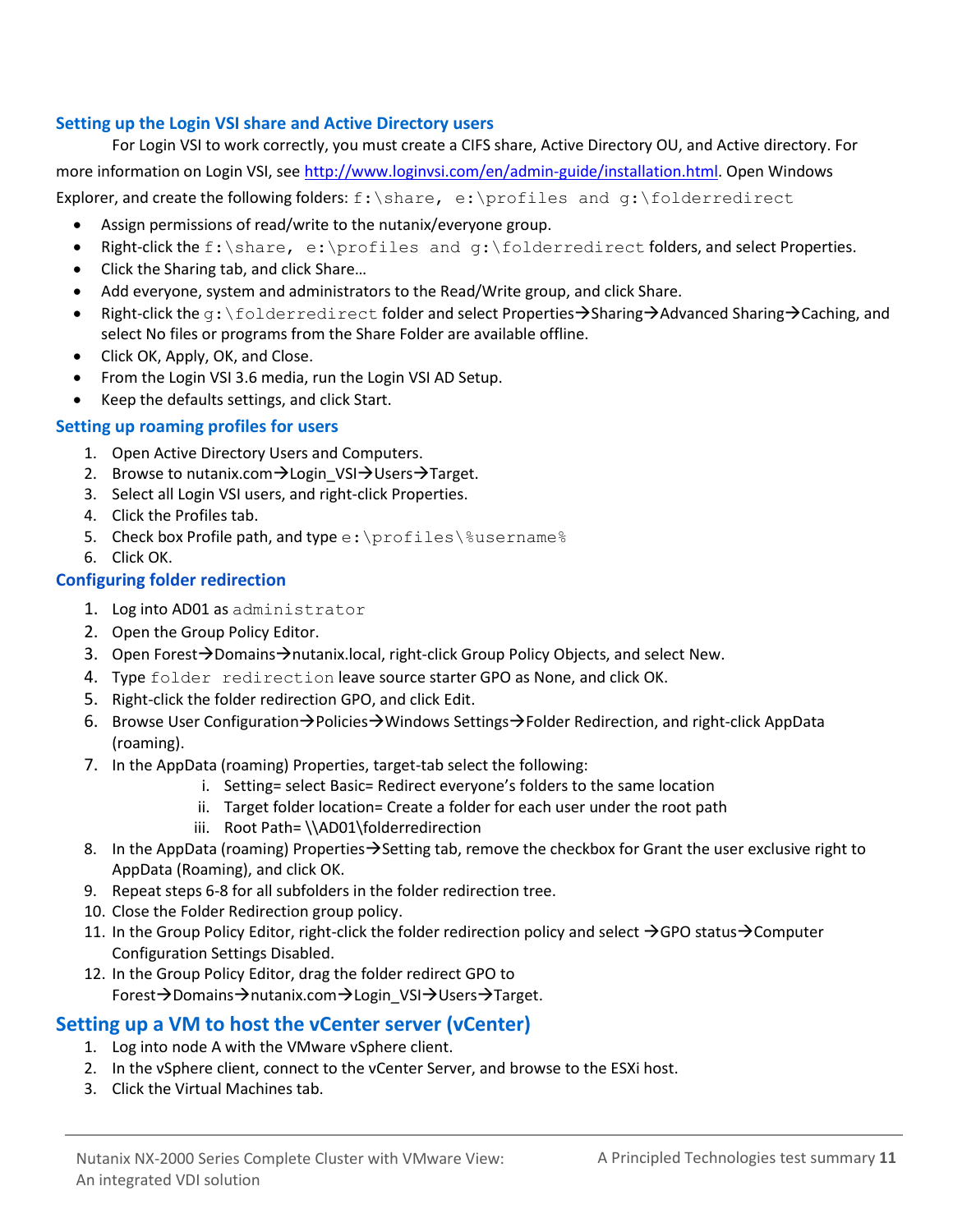- 4. Right-click, and choose New Virtual Machine.
- 5. Choose Custom, and click Next.
- 6. Assign the name vCenter to the virtual machine, and click Next.
- 7. Select node A for the host, and click Next.
- 8. Select vdiLUN for the storage, and click Next.
- 9. Choose Virtual Machine Version 8, and click Next.
- 10. Choose Windows, choose Microsoft Windows Server 2008 R2 (64-bit), and click Next.
- 11. For CPUs, select one virtual processor socket, and 2 cores per virtual socket, and click Next.
- 12. Choose 4GB RAM, and click Next.
- 13. Click 1 for the number of NICs, select VMXNET3, connect to the PRIV-NET port group, and click Next.
- 14. Leave the default virtual storage controller, and click Next.
- 15. Keep the default virtual device node (0:0), and click Next.
- 16. Connect the VM virtual CD-ROM to the Microsoft Windows 2008 R2 installation disk.
- 17. Click Finish.
- 18. Right-click the vCenter VM, and click Edit settings.
- 19. Click the Resources tab, click Memory, check the Reserve all guest memory checkbox, and click OK.
- 20. Start the VM.

#### **Installing the Microsoft Windows Server 2008 R2 operating system on the VM**

- 1. Choose the language, time and currency, and keyboard input. Click Next.
- 2. Click Install Now.
- 3. Choose Windows Server 2008 R2 Enterprise (Full Installation), and click Next.
- 4. Accept the license terms, and click Next.
- 5. Click Custom.
- 6. Click the Disk, and click Drive options (advanced).
- 7. Click New $\rightarrow$ Apply $\rightarrow$ Format, and click Next.
- 8. After the installation completes, click OK to set the Administrator password.
- 9. Enter the administrator password twice, and click OK.
- 10. Install VMware Tools. For more information, see
	- [http://kb.vmware.com/selfservice/microsites/search.do?language=en\\_US&cmd=displayKC&externalId=340.](http://kb.vmware.com/selfservice/microsites/search.do?language=en_US&cmd=displayKC&externalId=340)
- 11. Reboot.
- 12. Connect the machine to the Internet, and install all available Windows updates. Restart as necessary.
- 13. Enable remote desktop access.
- 14. Change the hostname to vCenter and reboot when the installation prompts you.
- 15. Set up networking for the data network:
	- a. Click Start, Control Panel, right-click Network Connections, and choose Open.
	- b. Right-click the VM traffic NIC, and choose Properties.
	- c. Uncheck TCP/IP (v6).
	- d. Select TCP/IP (v4), and choose Properties.
	- e. Set the IP address, subnet, gateway, and DNS server.
- 16. Join the NUTANIX domain.
- 17. Reboot the system.

#### **Installing VMware vCenter 5**

- 1. Log onto the vCenter as NUTANIX\administrator
- 2. From the VMware vCenter5 install media, click Autorun.
- 3. Click Run to start the install wizard.
- 4. Click the Install button on the VMware vSphere 5.0 wizard.
- 5. Select the Install wizard language as English, and click OK.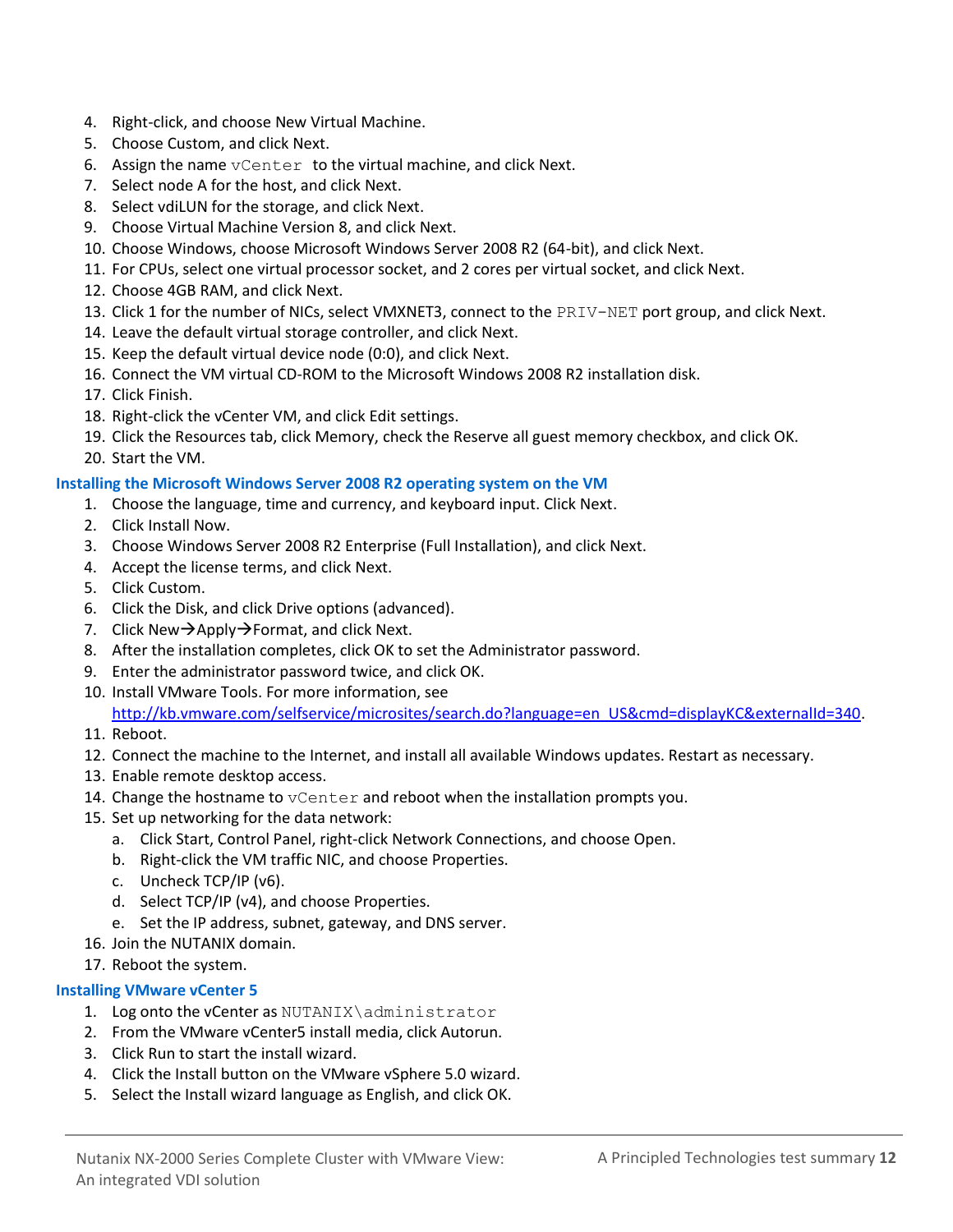- 6. At the Install wizard welcome screen, click Next.
- 7. Agree to the license agreement, and click Next.
- 8. Enter user information and a license key, and click Next.
- 9. Select Install the SQL express instance, and click Next.
- 10. Select the system account for the vCenter Server service account, and click Next.
- 11. Keep the installation directory as C:\Program Files\VMware\Infrastructure\, and click Next.
- 12. Select Create a standalone VMware vCenter Server instance, and click Next.
- 13. Keep the vCenter default ports, and click Next.
- 14. Select 1024 MB for the JVM memory, and click Next.
- 15. Click Install to finish the vCenter server installation.
- 16. Restart the server when complete.
- 17. Using the vSphere client, log into vCenter5 as  $NUTANIX\administrator$
- 18. Right-click the root of vCenter, and click New Data center.
- 19. Name the New datacenter nutanix
- 20. Add the ESX server named launcher to the datacenter.
- 21. Add the ESX servers node  $A$ ,  $B$ ,  $C$  and  $D$  to the datacenter.

#### *Setting up ODBC DSN for Composer*

- 1. From the vCenter desktop, open Start $\rightarrow$ All Programs $\rightarrow$ Microsoft SQL Server 2008 R2 $\rightarrow$ Configuration Tools $\rightarrow$ SQL Server Configuration Manager.
- 2. Click SQL Server Network Configuration  $\rightarrow$  Protocols for VIM\_SQLEXP.
- 3. Right-click TCP/IP, and select Enabled.
- 4. Click SQL Services $\rightarrow$  right-click SQL Server Browser, and select Properties.
- 5. In the SQL Server Browser Properties, select the Services tab, change the Start mode to Automatic, and click OK.
- 6. Start the SQL Server browser service.
- 7. Select Start $\rightarrow$ Run $\rightarrow$ odbcad32.exe.
- 8. Click the system DSN tab.
- 9. Click Add.
- 10. Click SQL Server, and click Finish.
- 11. In the Create a New Data Source to SQL Server text box, enter the connection name type: composer
- 12. For Server, select vCenter\VIM\_SQLEXP, and click Next.
- 13. Leave authentication as default, click Next twice, and click Finish.
- 14. Click OK to create the Composer ODBC connection.

#### **Setting up VMware View Composer**

- 1. Open the View5 media folder, and run the file names VMware-viewcomposer.exe.
- 2. At the Welcome screen and the Patents screen, click Next.
- 3. Accept the VMware end user license agreement, and click Next.
- 4. Leave the Destination folder as default, and click Next.
- 5. In the Database information box, type composer as the source name and NUTANIX\Administrator as the user name. Enter the password, and click Next.
- 6. Leave the default SOAP port, and click Next.
- 7. Click Install, and click Finish.

#### **Setting up a VM to host the VMware View connection server**

1. Log into vCenter with the VMware vSphere client.

- 2. In the vSphere client, browse to the ESXi host named node A.
- 3. Click the Virtual Machines tab.
- 4. Right-click, and choose New Virtual Machine.
- 5. Choose Custom, and click Next.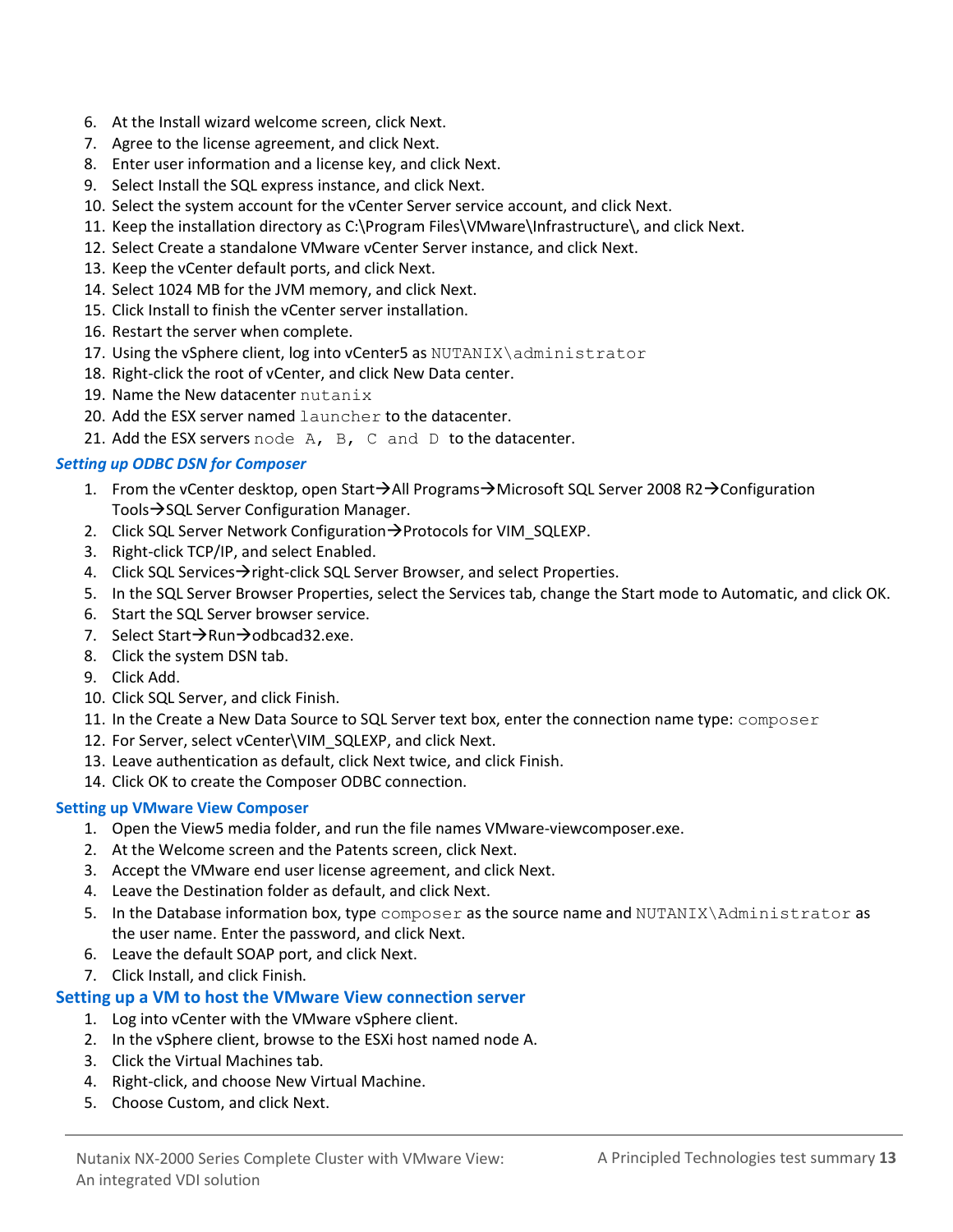- 6. Assign the name View5 to the virtual machine, and click Next.
- 7. Select node A for the host, and click Next.
- 8. Select vdiLUN for the storage, and click Next.
- 9. Choose Virtual Machine Version 8, and click Next.
- 10. Choose Windows, choose Microsoft Windows Server 2008 R2 (64-bit), and click Next.
- 11. For CPUs, select one virtual processor socket, and 2 cores per virtual socket, and click Next.
- 12. Choose 4GB RAM, and click Next.
- 13. Click 1 for the number of NICs, select VMXNET 3, connect to the PRIV-NET port group, and click Next.
- 13. Leave the default virtual storage controller, and click Next.
- 14. Choose to create a new virtual disk, and click Next.
- 14. Make the OS virtual disk size 40 GB, choose thick-provisioned lazy zeroed, specify the OS datastore on the external storage, and click Next.
- 15. Keep the default virtual device node (0:0), and click Next.
- 16. Connect the VM virtual CD-ROM to the Microsoft Windows Server 2008 R2 installation disk.
- 17. Right-click the View5 VM, and click Edit settings.
- 18. Click the Resources tab, click Memory, check the Reserve all guest memory checkbox, and click OK.
- 19. Click Finish.
- 20. Start the VM.

#### **Installing the Microsoft Windows Server 2008 R2 operating system on the VM**

- 1. Choose the language, time and currency, and keyboard input. Click Next.
- 2. Click Install Now.
- 3. Choose Windows Server 2008 R2 Enterprise (Full Installation), and click Next.
- 4. Accept the license terms, and click Next.
- 5. Click Custom.
- 6. Click the Disk, and click Drive options (advanced).
- 7. Click New $\rightarrow$ Apply $\rightarrow$ Format, and click Next.
- 8. After the installation completes, click OK to set the Administrator password.
- 9. Enter the administrator password twice, and click OK.
- 10. Install VMware Tools. For more information, see

[http://kb.vmware.com/selfservice/microsites/search.do?language=en\\_US&cmd=displayKC&externalId=340.](http://kb.vmware.com/selfservice/microsites/search.do?language=en_US&cmd=displayKC&externalId=340) 11. Reboot.

- 12. Connect the machine to the Internet, and install all available Windows updates. Restart as necessary.
- 13. Enable remote desktop access.
- 14. Change the hostname to ViewConnection and reboot when the installation prompts you.
- 15. Set up networking for the data network:
	- a. Click Start, Control Panel, right-click Network Connections, and choose Open.
	- b. Right-click the VM traffic NIC, and choose Properties.
	- c. Uncheck TCP/IP (v6).
	- d. Select TCP/IP (v4), and choose Properties.
	- e. Set the IP address, subnet, gateway, and DNS server.
- 16. Join the NUTANIX domain.
- 17. Reboot the system.

#### **Installing the VMware View Connection Server**

- 1. Log into the server named VMW-View.
- 2. Browse to VMware View installation media, and click View Connection Server x86\_64-5.1.0.exe.
- 3. To begin the install wizard, click Next.
- 4. Agree to the license agreement, and click Next.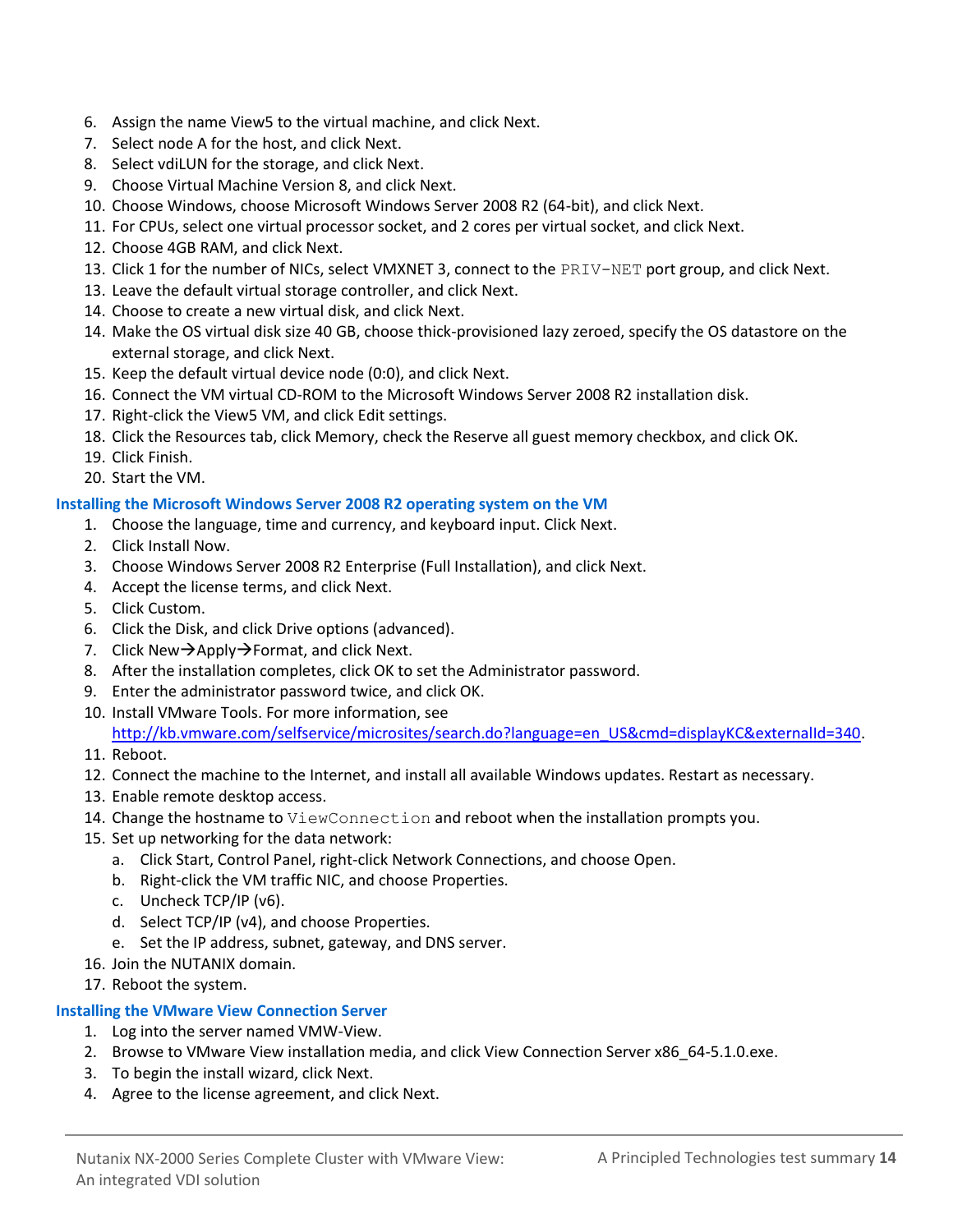- 5. Keep the destination directory as C:\Program Files\VMware View\Server\, and click Next.
- 6. Select View Standard Server, and click Next.
- 7. Allow View Server to configure the firewall, and click Next.
- 8. Authorize the local administrator to administer View, and click Next.
- 9. Choose whether to participate in the customer experience improvement program.
- 10. Complete the installation wizard to finish installing View Connection Server.
- 11. Click Finish.
- 12. Reboot server.

#### **Configuring the VMware View Connection Server**

- 1. Open a Web browser to <view server ip address>/admin
- 2. Log in as administrator
- 3. Open View Configuration  $\rightarrow$  Servers.
- 4. In the vCenter Servers tab, click Add…
- 5. In the Add vCenter Servers settings, add the vCenter server, and enable View Composer. Click OK.
- 6. Set the Host Cache setting to 2048MB.
- 7. Open View Configuration $\rightarrow$  Product Licensing and Usage.
- 8. Click Edit license…
- 9. Enter a valid license serial number, and click OK.
- 10. Close the View Administrator.

#### **Setting up a Windows 7 Enterprise x86 image template**

Using the vSphere client, we created a Windows Enterprise X86 VMs base image and converted it into a

template. Using our template, we deployed a View gold image and a Login VSI launcher.

On the gold image, we installed Microsoft Office 2010, installed the Login VSI target software, added them to

the nutanix domain, added them to the Login VSI OU, and installed the respective VMware View 5.1 agents.

For the Login VSI launcher VM, we installed the VMware View 5.1 client, added it to the nutanix domain/Login

VSI OU in Active Directory, and installed the Login VSI Launcher software.

#### **Installing the Windows 7 Enterprise (x86) base image VM**

- 1. In the vSphere client, connect to the vCenter Server, and browse to the node A host.
- 2. Click the Virtual Machines tab.
- 3. Right-click, and choose New Virtual Machine.
- 4. Choose Custom, and click Next.
- 5. Assign the name as win7-temp and click Next.
- 6. Select node A for the host, and click Next.
- 7. Select the vdiLUN.
- 8. Choose Virtual Machine Version 8, and click Next.
- 9. Choose Windows, choose Microsoft Windows 7 (32-bit), and click Next.
- 10. For CPUs, select one virtual processor socket and one core per virtual socket, and click Next.
- 11. Choose 1GB RAM, and click Next.
- 12. Click 1 for the number of NICs, select VMX, and click Next.
- 13. Leave the default virtual storage controller, and click Next.
- 14. Choose to create a new virtual disk, and click Next.
- 15. Make the OS virtual disk size 20 GB, choose thick-provisioned lazy zeroed, specify the OS datastore on the external storage, and click Next.
- 16. Keep the default virtual device node (0:0), and click Next.
- 17. Click Finish.
- 18. Click Finish, and click OK.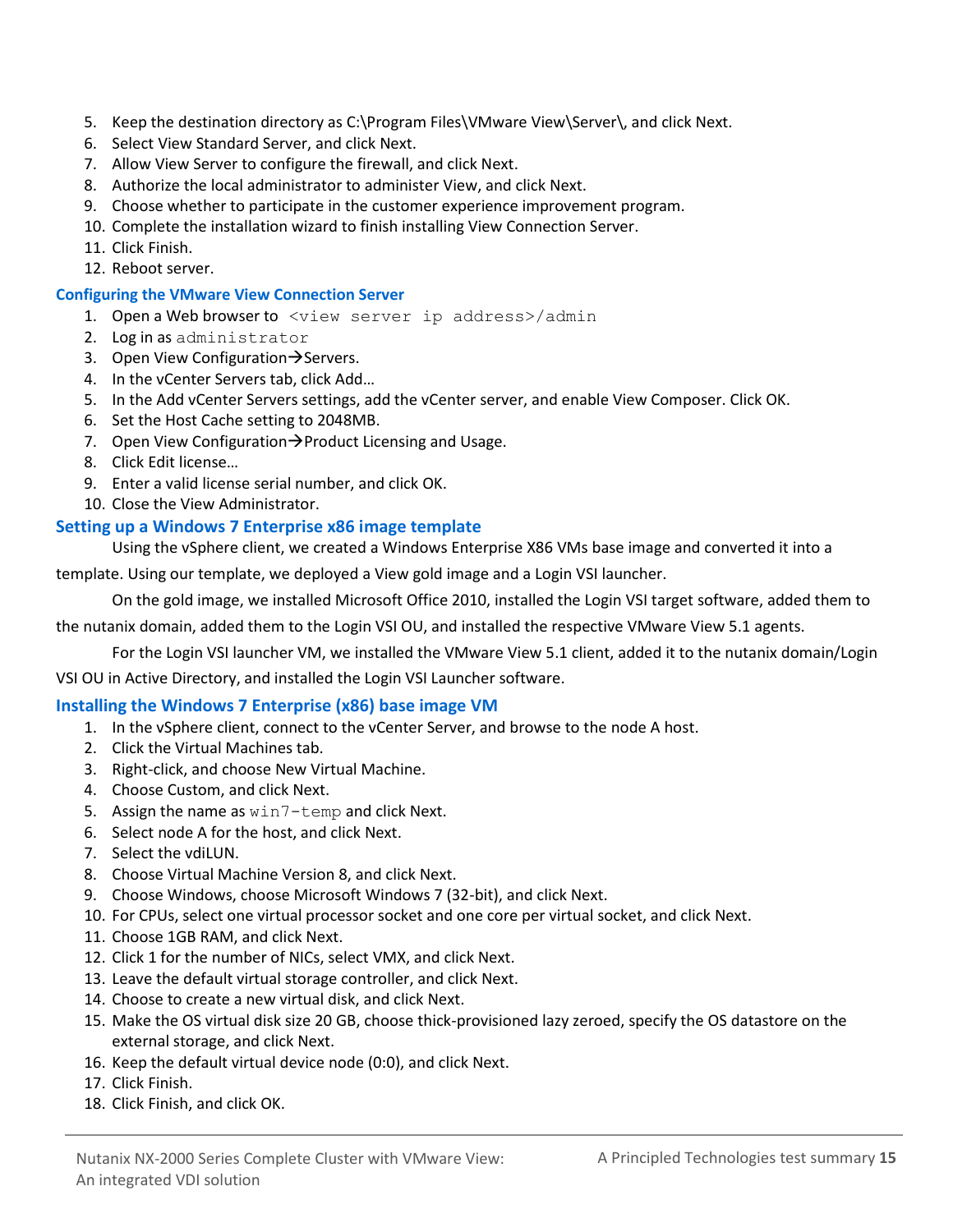- 19. Right-click the win7-temp VM, and click Edit settings.
- 20. Click the Resources tab, click Memory, and check the Reserve all guest memory checkbox.
- 21. Click the Hardware tab, CD/DVD Drive, and Connect the VM virtual CD-ROM to the Microsoft Windows 7 x86 installation disk.
- 22. Click OK.

#### **Installing the Windows 7 Enterprise (X86) on the base image VM**

- 1. When the installation prompts you, press any key to begin setup.
- 2. Enter your language preferences, and click Next.
- 3. Click Install.
- 4. Accept the license terms, and click Next.
- 5. Select Custom, and select the drive that will contain the OS.
- 6. Click Install.
- 7. Type user for the username, and click Next.
- 8. Enter no password, and click Next.
- 9. At the system protection screen, select Use recommended settings, and click Next.
- 10. Enter your time zone, and click Next.
- 11. Select the Work Network setting, and click Next.
- 12. Install VMware Tools. For more information, see
- [http://kb.vmware.com/selfservice/microsites/search.do?language=en\\_US&cmd=displayKC&externalId=340.](http://kb.vmware.com/selfservice/microsites/search.do?language=en_US&cmd=displayKC&externalId=340)
- 13. Reboot.
- 14. Connect the machine to the Internet, and install all available Windows updates. Restart as necessary.
- 15. Join the domain and restart the VM.

#### **Optimizing Windows 7**

#### **Adjusting page file**

- 1. Log in as administrator
- 2. Right-click Computer $\rightarrow$ Properties $\rightarrow$ Change settings $\rightarrow$ Advanced $\rightarrow$ Performance $\rightarrow$ Settings.
- 3. In Performance Settings, select the Advanced tab, and select Change for Virtual Memory.
- 4. Deselect Automatically manage page file.
- 5. Select Custom size, type 2048 for both values, and select Set.

#### **Enabling ClearType fonts**

- 1. Click Start $\rightarrow$ Run, and type cttune.exe
- 2. Check the Turn on ClearType checkbox, and click Next.
- 3. Follow the wizard to enable ClearType fonts.

#### **Converting the base image VM to a template**

1. In vSphere Client, right-click  $win7$  – temp VM and select Template  $\rightarrow$  Convert to Template.

#### **Deploying the view\_gold VM from base template**

- 2. In vSphere Client, browse to Home $\rightarrow$ VMs and Templates.
- 3. Right-click win7-temp to deploy a virtual machine from template.
- 4. Type view gold as the new VM name, and click Next.
- 5. Click Datacenter, and click Next.
- 6. Click on node A, and click Next.
- 7. Select vdiLUN, and click Next.
- 8. Select customization using existing customization specifications, select the appropriate file, and click Next.
- 9. Click Finish to deploy the view\_gold VM.
- 10. Repeat steps 1 through 8 to deploy a launcher VM to launcher server.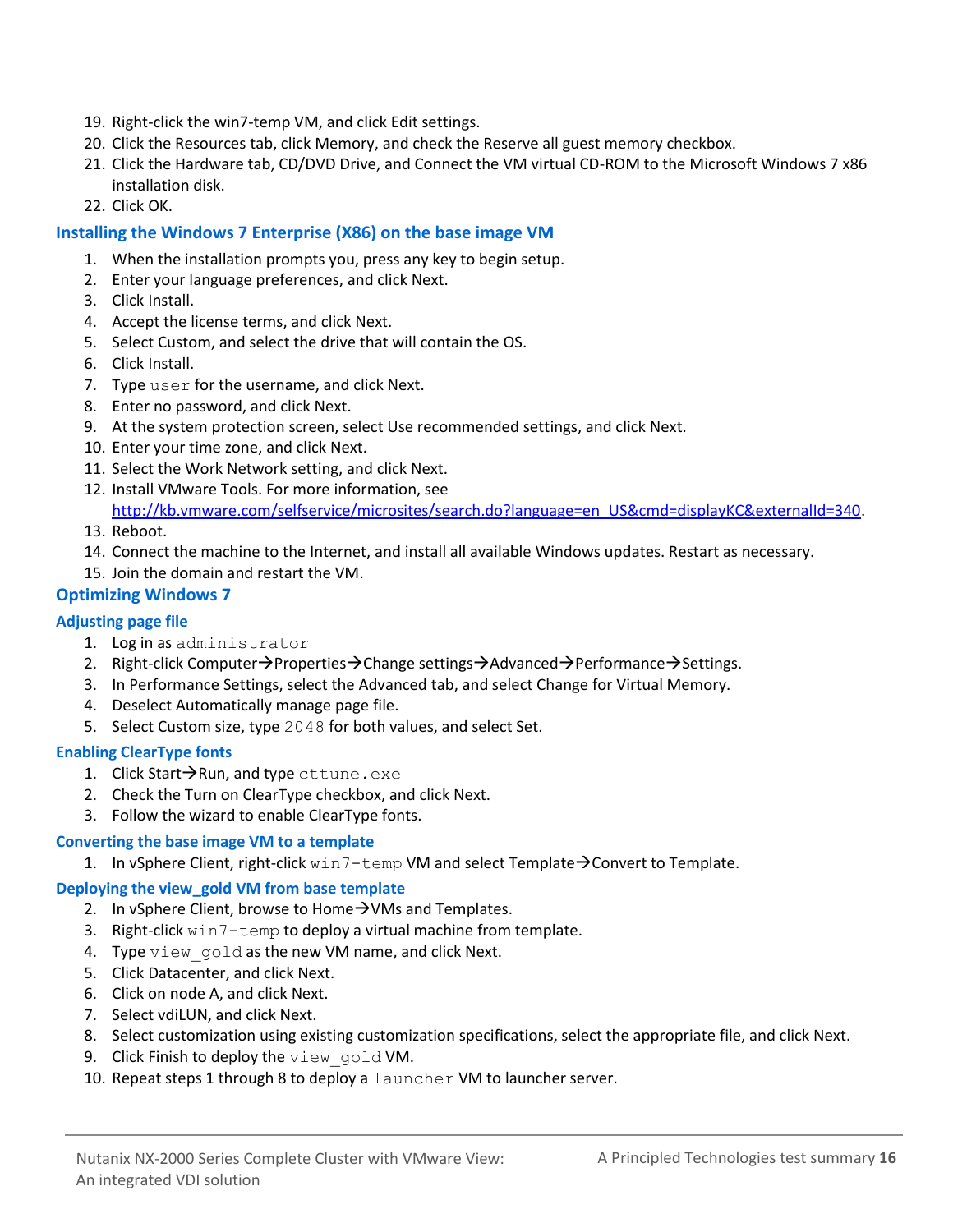#### **Preparing view\_gold for deployment**

#### **Installing Office 2010 Professional**

- 1. From the Office 2010 media, run Setup.
- 2. Enter the product key for Office 2010, and click Continue.
- 3. Accept the licensing agreement.
- 4. Select Install Now.
- 5. Reboot the system.

#### **Installing Login VSI target software**

- 1. Log into the view gold VM as NUTANIX\administrator
- 2. Browse to \vsi-install\Target setup.
- 3. Run the setup.exe.
- 4. In the Target Setup wizard, specify the VSI share \\ad01\share.
- 5. Click Start.
- 6. At the security warnings, click OK.
- 7. When the installation is complete, reboot the system.

#### **Installing the View 5 agent**

- 1. Browse to the VMware View 5 media, and run the VMware-viewagent-x86\_64.exe file.
- 2. Click Run.
- 3. At the Welcome screen, click Next.
- 4. Accept the VMware end user license agreement, and click Next.
- 5. Select defaults, and click Next.
- 6. Enter the server name of the View Connection Server, and click Next.
- 7. Click Install.

#### **Optimizing Windows 7 for VMware View**

We executed the CommandsNoPersonaManagement script to prepare the view gold VM as

recommended by VMware. This script is included as part of the VMware View Optimization Guide for Windows 7.

For more information, visi[t http://www.vmware.com/files/pdf/VMware-View-OptimizationGuideWindows7-](http://www.vmware.com/files/pdf/VMware-View-OptimizationGuideWindows7-EN.pdf)

#### [EN.pdf.](http://www.vmware.com/files/pdf/VMware-View-OptimizationGuideWindows7-EN.pdf)

#### **Configuring Regedit for Quick prep (kb.vmware.com/kb/1026556)**

- 1. Click Start $\rightarrow$ Run, and type regedit
- 2. Browse to HKEY\_LOCAL\_MACHINE\SYSTEM\CurrentControlSet\Services\vmware-viewcomposer-ga.
- 3. Right-click SkipLicenseActivation, and click Modify…
- 4. Change the value from 0 to 1.

#### **Preparing Launcher\_1 for testing**

We installed Login VSI target software and View 5.1 client on our launcher. Once all the necessary software was installed, we converted the launcher VM into another template that was used to deploy multiple launchers required for testing.

#### **Installing the Login VSI launcher**

- 1. Log into the launcher VM as NUTANIX\administrator
- 2. Browse to \vsi-install\Launcher setup.
- 3. Run the setup.exe.
- 4. In the Target Setup wizard, specify the VSI share \\ad01\share.

#### **Installing the VMware View client**

1. Browse to the VMware View 5.1 media, and run the VMware-viewclient-x86\_64.exe file.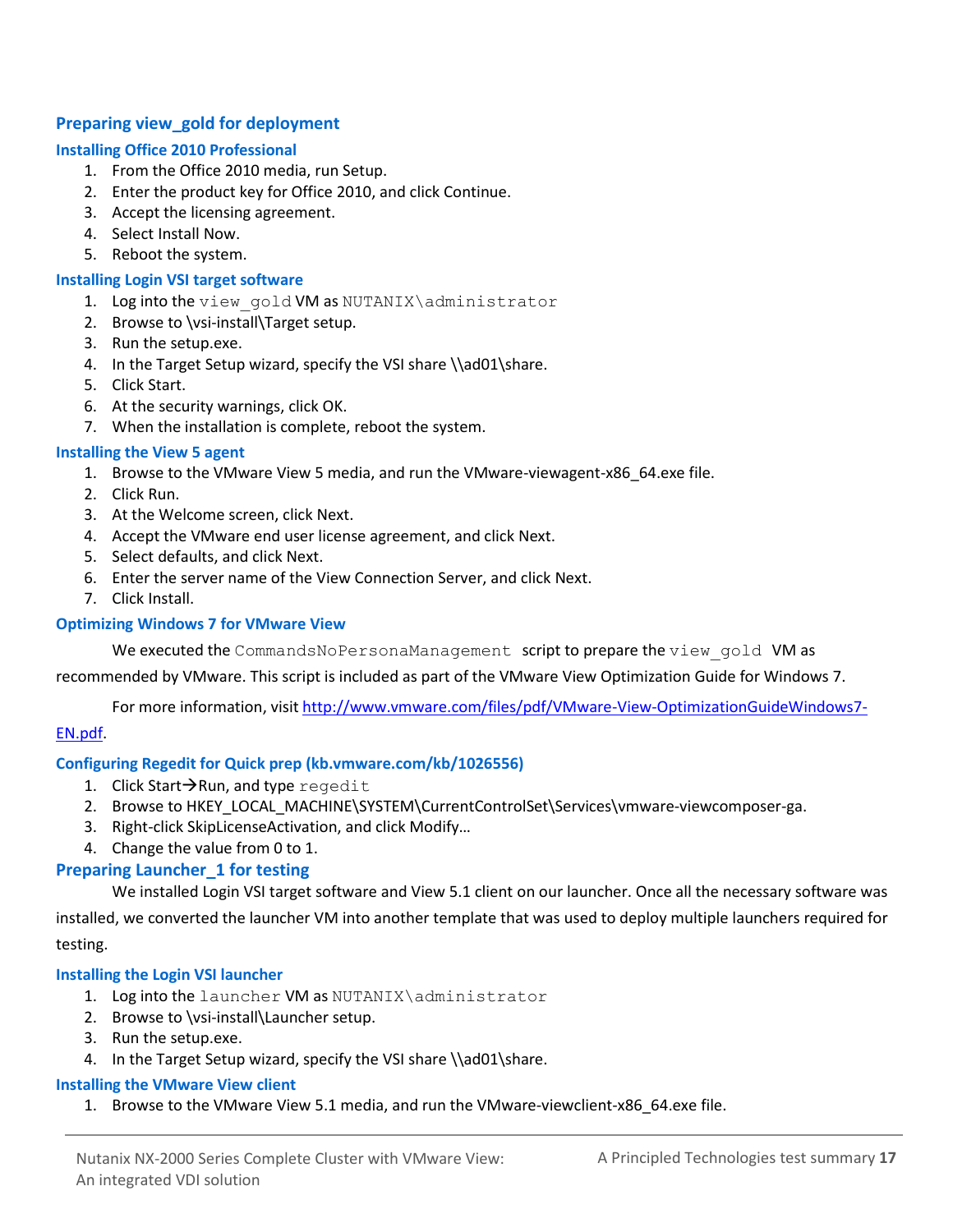- 2. Click Run.
- 3. At the welcome screen, click Next.
- 4. At the Patents screen, click Next.
- 5. Accept the VMware end user license agreement, and click Next.
- 6. Select defaults, and click Next.
- 7. Click Install.

#### **Converting the launcher VM to a template**

1. In vSphere Client, right-click  $l$  auncher VM and select Template $\rightarrow$  Convert to Template.

#### **Deploying the launchers VM from launcher template**

- 1. In vSphere Client, browse to Home  $\rightarrow$  VMs and Templates.
- 2. Right-click launcher to deploy a virtual machine from template.
- 3. Type launcher 1 as the new VM name and click Next.
- 4. Click Datacenter, and click Next.
- 5. Click on the launcher server, and click Next.
- 6. Select the appropriate storage LUN, and click Next.
- 7. Select customization using existing customization specifications, select the appropriate file, and click Next.
- 8. Click Finish to deploy the new VM.
- 9. Repeat steps 1 through 8 to deploy more launcher VMs to launcher server.

#### **Configuring View 5 - creating a pool and adding entitlements for Login VSI users**

- 1. Open vCenter->Datacenter->Node A, and right-click the view gold VM, select Snapshot->Take Snapshot.
- 2. Name the snapshot view gold
- 3. Open the View Administrator.
- 4. Log in as administrator
- 5. Click Pools, and in the right window, click Add…
- 6. Select Automatic Pool, and click Next.
- 7. Select Floating, and click Next.
- 8. Select View Composer linked clones, and click Next.
- 9. Type pool for the pool ID and display name, and click Next.
- 10. Leave the pool settings as defaults, and click Next.
- 11. Under Naming Pattern, use View-{n:fixed=003}
- 12. Under Pool Sizing, enter 200 for Max number of desktops and number of spare (power on) desktops.
- 13. Select provision all desktops up-front, and click Next.
- 14. Select Redirect disposable files to a non-persistent disk, type 4096 MB for Disk Size, and click Next.
- 15. Under Storage Optimization, click Next.
- 16. Under vCenter Settings, use:
	- Parent VM: /nutanix/vm/view gold
	- VM folder: /nutanix/vm/Pool
	- Host or cluster: /nutanix/host/node A
	- Resource pool: /nutanix/host/node A/Resources
	- Datastore= vdiLUN (linked clone, replica, VAAI, etc.) Overcommit: Conservative
- 17. Under Advanced Storage Options select Use host caching, OS disk, 7 days, and click Next.
- 18. Under Guest customization, select the following:
	- Domain: nutanix.com
	- AD container: OU=Users,OU=Login\_VSI
	- Select Use Quick Prep, and click Next.
- 19. Click Finish.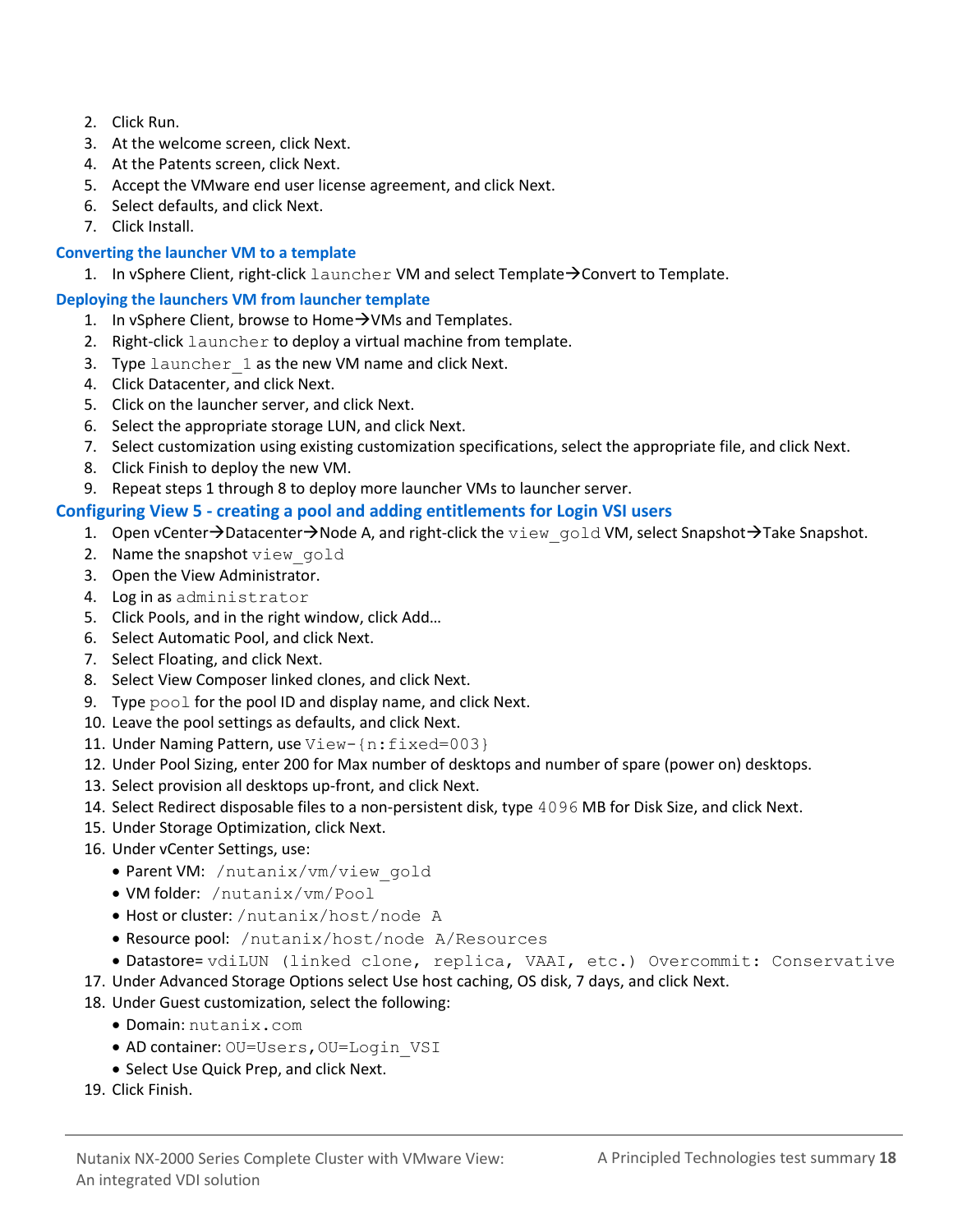- 20. Click Pool, and click Entitlements…
- 21. Click Add, type Login VSI TS and click OK.
- 22. Click Desktops, and wait for the virtual desktops to report as ready.

#### **Configuring the Login VSI Management Console**

For VMware View testing we used the following Settings:

- Connection Type: Custom Commandline with CSV
- Specify Custom Commandline:

```
c:\program files\VMware\VMware View\Client\bin\wswc.exe –serverURL 
http://viewconnection.nutanix.com -username: %view user% -password Password1
–domainname nutanix –desktopname View –Standalone –LoginAsCurrentUser False 
–ConnnectUSBonStartup False
```
• Specify CSV file:

\\ad01\Share\csv\view\_user.csv

- Connection Settings session:
	- o Connect: Specify User
	- o Formatting Length: Set to 1
	- o Server Name: Leave blank
	- o User Name: Leave blank
	- o Password: Leave blank
	- o Domain: Leave blank